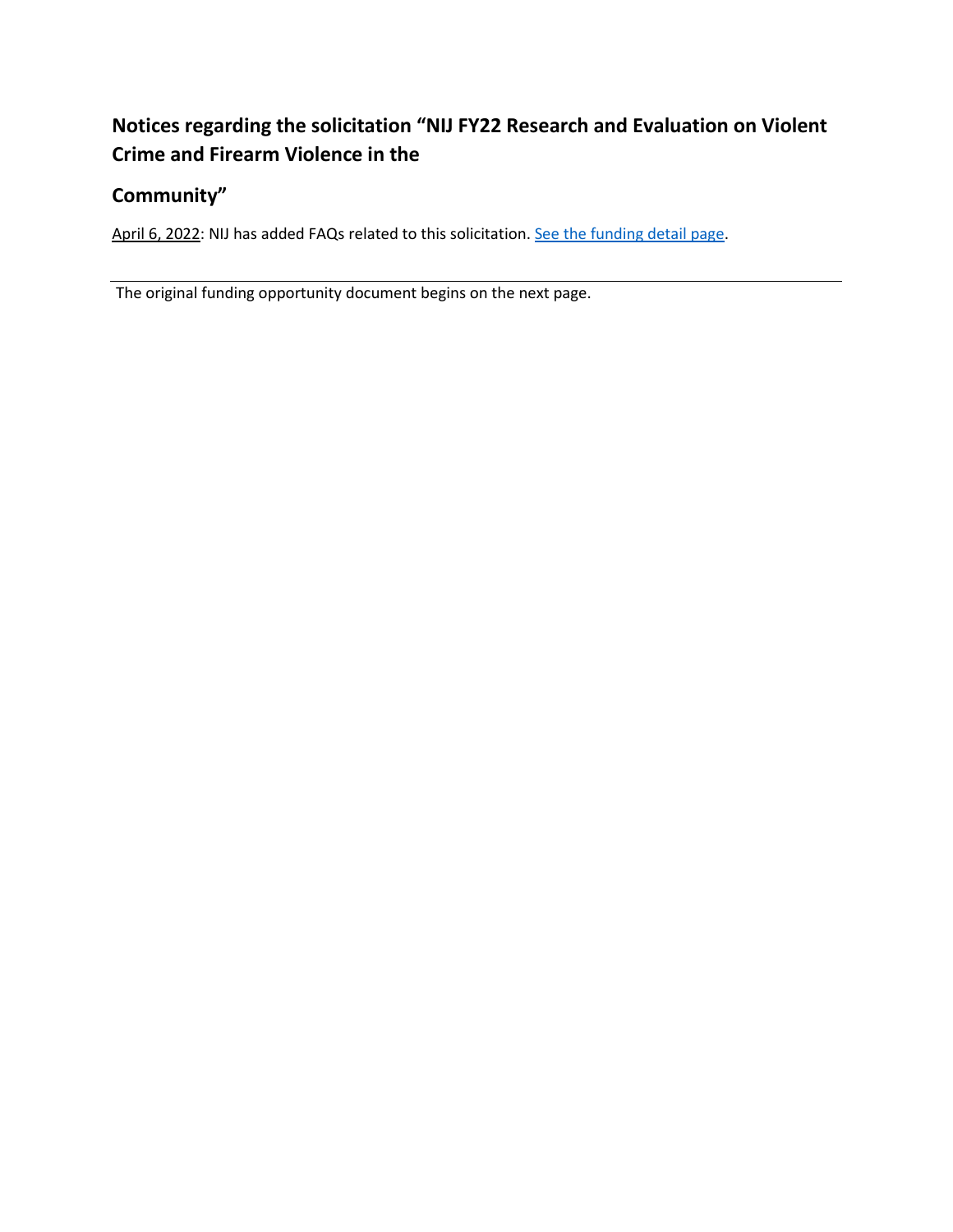OMB No. 1121-0329 Approval Expires 12/31/2023



## **NIJ FY22 Research and Evaluation on Violent Crime and Firearm Violence in the Community**

| <b>Assistance Listing Number #</b>      | 16.560                 |
|-----------------------------------------|------------------------|
| <b>Grants.gov Opportunity Number:</b>   | O-NIJ-2022-171248      |
| <b>Solicitation Release Date:</b>       | April 04, 2022 2:59 PM |
| <b>Version:</b>                         | 2                      |
| <b>Grants.gov Deadline:</b>             | May 20, 2022 11:59 PM  |
| <b>Application JustGrants Deadline:</b> | June 03, 2022 8:59 PM  |

## **Overview**

The [U.S. Department of Justice](https://www.usdoj.gov/) (DOJ), [Office of Justice Programs](https://www.ojp.usdoj.gov/) (OJP), [National Institute of Justice](https://nij.ojp.gov/) (NIJ), seeks applications to fund rigorous research and evaluation projects to advance our understanding of intentional, interpersonal community-based violence, including firearm violence, and produce evidence about policies and programs that aim to prevent and reduce violence in the community. Specifically, NIJ seeks to fund proposals rigorous for: 1) research projects to advance understanding of community violence, including firearm violence and 2) evaluation of community violence intervention and prevention programs, policies, legislation, and practices to include those targeted at firearm violence. This program furthers the DOJ's mission by supporting the development of new knowledge and tools to address the challenges of crime and justice in the United States.

This solicitation incorporates the [OJP Grant Application Resource Guide](https://www.ojp.gov/funding/Apply/Resources/Grant-App-Resource-Guide.htm) by reference. The OJP Grant Application Resource Guide provides guidance to applicants for the preparation and submission to OJP of applications for funding. **If this solicitation expressly modifies any provision in the OJP Grant Application Resource Guide, the applicant is to follow the guidelines in this solicitation as to that provision.** 

#### **Solicitation Categories**

This solicitation does not include Solicitation Categories.

## **Eligible Applicants:**

City or township governments, County governments, For profit organizations other than small businesses, Independent school districts, Native American tribal governments (Federally recognized), Native American tribal organizations (other than Federally recognized tribal governments), Nonprofits having a 501(c)(3) status with the IRS, other than institutions of higher education, Nonprofits that do not have a 501(c)(3) status with the IRS, other than institutions of higher education, Private institutions of higher education, Public and State controlled institutions of higher education, Public housing authorities/Indian housing authorities, Small businesses, Special district governments, State governments, Other

## **Other**

For purposes of this solicitation, "state" means any state of the United States, the District of Columbia, the Commonwealth of Puerto Rico, the Virgin Islands, Guam, American Samoa, and the Commonwealth of the Northern Mariana Islands.

To advance Executive Order 13929 Safe Policing for Safe Communities, the Attorney General determined that all state, local, and university or college law enforcement agencies must be certified by an approved independent

> Page 1 of 24 O-NIJ-2022-171248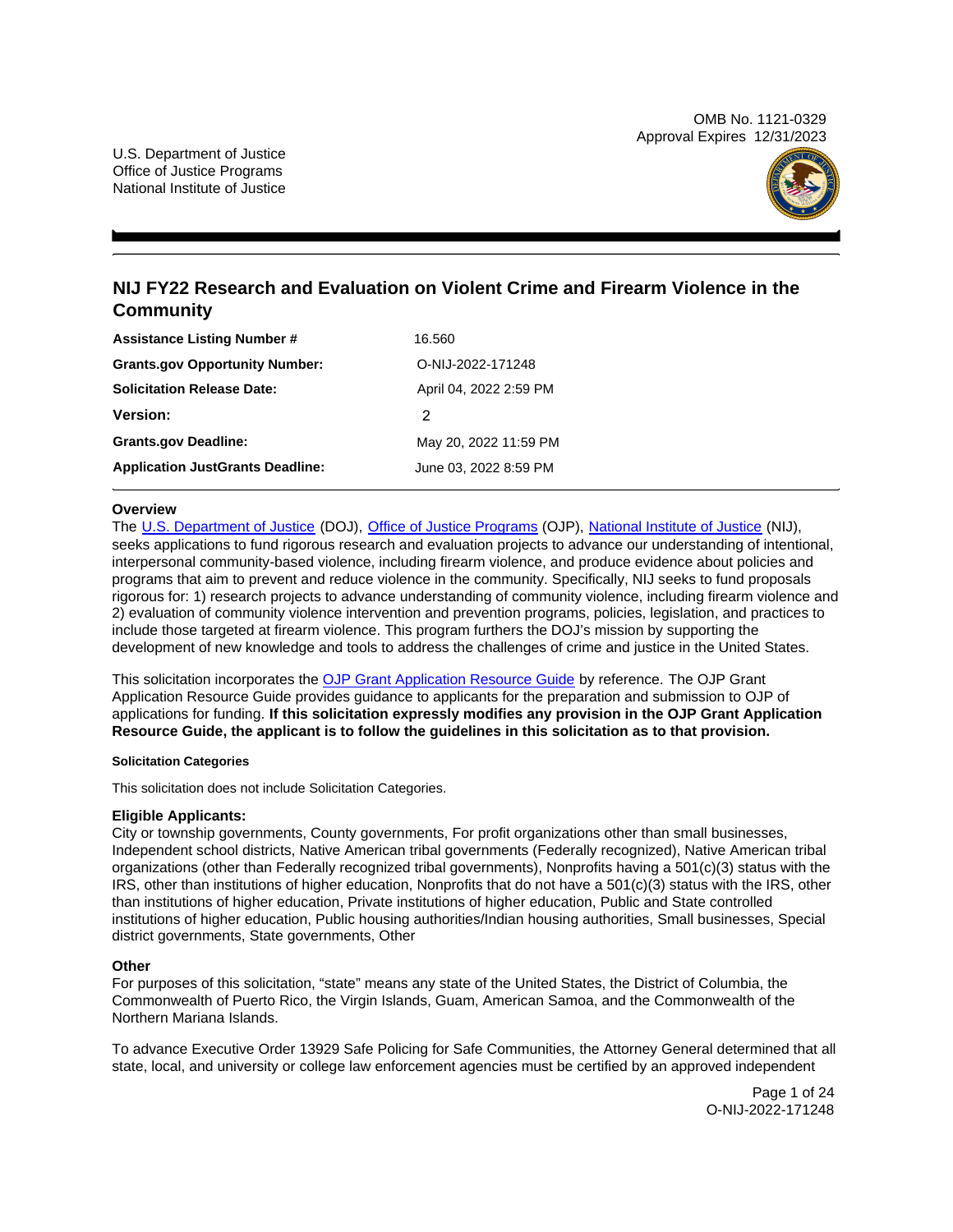<span id="page-2-0"></span>credentialing body or have started the certification process, to be eligible for FY 2022 DOJ discretionary grant funding. To become certified, the law enforcement agency must meet two mandatory conditions: (1) the agency's use-of-force policies adhere to all applicable federal, state, and local laws and (2) the agency's use-of-force policies prohibit chokeholds except in situations where use of deadly force is allowed by law. The certification requirement also applies to law enforcement agencies receiving DOJ discretionary grant funding through a subaward. For detailed information on this certification requirement, please visit

[https://cops.usdoj.gov/SafePolicingEO](https://cops.usdoj.gov/SafePolicingEO%20) to access the Standards for Certification on Safe Policing for Safe Communities, the Implementation Fact Sheet, and the List of Designated Independent Credentialing Bodies.

Foreign governments, foreign organizations, and foreign colleges and universities are not eligible to apply. Federal agencies are eligible to apply. (Any award made to a federal agency will be made as an inter-agency reimbursable agreement.)

All recipients and subrecipients (including any for-profit organization) must forgo any profit or management fee.

NIJ will consider applications under which two or more entities would carry out the federal award; however, only one entity may be the applicant. Any others must be proposed as subrecipients (subgrantees). For additional information on subawards, see the [OJP Grant Application Resource Guide.](https://www.ojp.gov/funding/Apply/Resources/Grant-App-Resource-Guide.htm)

NIJ may elect to fund applications submitted under this FY 2022 solicitation in future fiscal years, dependent on, among other considerations, the merit of the applications and the availability of appropriations.

## **Contact Information**

For technical assistance with submitting the Application for Federal Assistance standard form (SF)-424 and a Disclosure of Lobbying Activities form (SF-LLL) in [Grants.gov,](https://Grants.gov) contact the [Grants.gov](https://Grants.gov) Customer Support Hotline at 800-518-4726, 606-545-5035, [Grants.gov Customer Support,](https://www.grants.gov/web/grants/support.html) or [support@grants.gov.](mailto:support@grants.gov) The [Grants.gov](https://Grants.gov) Support Hotline operates 24 hours a day, 7 days a week, except on federal holidays.

For technical assistance with submitting the full application in DOJ's Justice Grants System (JustGrants), contact the JustGrants Service Desk at 833-872-5175 or [JustGrants.Support@usdoj.gov.](mailto:JustGrants.Support@usdoj.gov) The JustGrants Service Desk operates 5 a.m. to 9 p.m. eastern time Monday-Friday and 9 a.m. to 5 p.m. Saturday, Sunday, and Federal holidays.

For assistance with any other requirements of this solicitation, contact the OJP Response Center by telephone at 800-851-3420 or TTY: 301-240-6310 (hearing impaired only), or by email at [grants@ncjrs.gov.](mailto:grants@ncjrs.gov) The OJP Response Center hours of operation are 10:00 a.m. to 6:00 p.m., eastern time Monday–Friday, and 10:00 a.m. to 8:00 p.m. on the solicitation closing date.

#### **Submission Information**

Applications will be submitted to DOJ in two steps:

**Step 1:** The applicant must submit by the [Grants.gov](https://Grants.gov) deadline the required Application for Federal Assistance standard form (SF)-424 and a Disclosure of Lobbying Activities (SF-LLL) form when they register in [Grants.gov](https://Grants.gov)  at [https://www.grants.gov/web/grants/register.html.](https://www.grants.gov/web/grants/register.html) To register in [Grants.gov,](https://Grants.gov) the applicant will need to ensure that its System for Award Management (SAM) registration is current.

**Step 2:** The applicant must then submit the **full application,** including attachments, in JustGrants at [JustGrants.usdoj.gov.](https://justicegrants.usdoj.gov/) To be considered timely, the full application must be submitted in JustGrants by the JustGrants application deadline. [OJP](https://www.ojp.gov/funding/apply/ojp-grant-application-resource-guide#apply) encourages applicants to review the "How to Apply" section in the OJP [Grant Application Resource Guide](https://www.ojp.gov/funding/apply/ojp-grant-application-resource-guide#apply) and the [JustGrants website](https://justicegrants.usdoj.gov/news) for more information, resources, and training.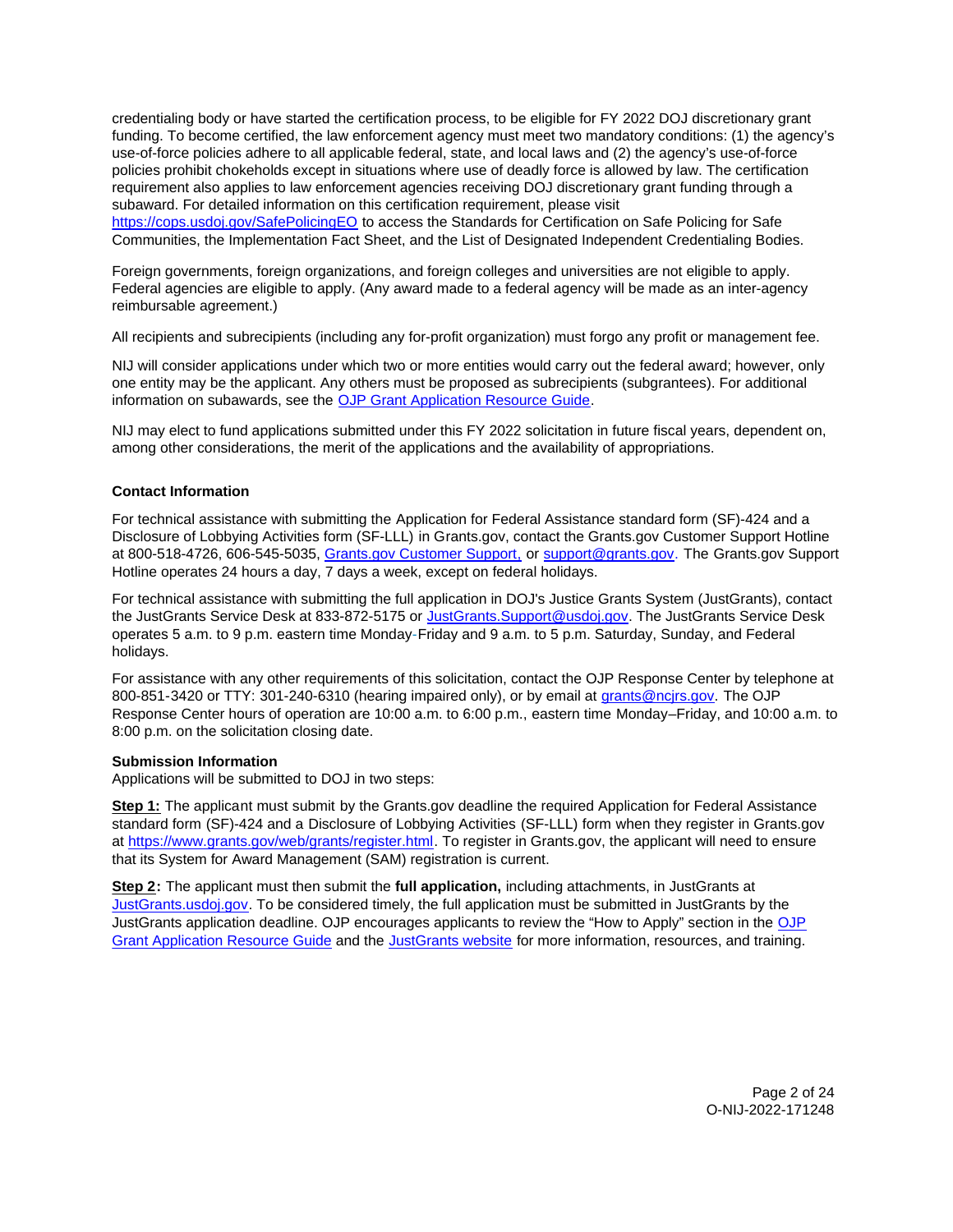# **Contents**

| Contact Information                                                                     | 2                |
|-----------------------------------------------------------------------------------------|------------------|
| <b>Program Description</b>                                                              | $5\phantom{.0}$  |
| Overview                                                                                | 5                |
| <b>Statutory Authority</b>                                                              | $\overline{5}$   |
| Specific Information                                                                    | $\overline{5}$   |
| Goals, Objectives, Deliverables, and Timeline                                           | $\overline{7}$   |
| <b>Priority Areas</b>                                                                   | 8                |
| <b>Federal Award Information</b>                                                        | 9                |
| Awards, Amounts and Durations                                                           | $\boldsymbol{9}$ |
| <b>Continuation Funding Intent</b>                                                      | 9                |
| Availability of Funds                                                                   | 9                |
| <b>Types of Awards</b>                                                                  | 9                |
| Financial Management and System of Internal Controls                                    | 9                |
| <b>Budget Information</b>                                                               | 9                |
| Cost Sharing or Matching Requirement                                                    | 10               |
| Pre-agreement Costs (also known as Pre-award Costs)                                     | 10               |
| Limitation on Use of Award Funds for Employee Compensation: Waiver                      | 10               |
| Prior Approval, Planning, and Reporting of Conference/Meeting/Training Costs            | 10               |
| Costs Associated with Language Assistance (if applicable)                               | 10               |
| Anticipated Number of Awards                                                            | 10               |
| Maximum Dollar Amount for each Award                                                    | 10               |
| Period of Performance Duration                                                          | 10               |
| <b>Eligibility Information</b>                                                          | 10               |
| Application and Submission Information                                                  | 11               |
| Information to Complete the Application for Federal Assistance (SF-424)                 | 11               |
| Standard Applicant Information (JustGrants 424 and General Agency Information)          | 11               |
| Proposal Abstract                                                                       | 11               |
| <b>Proposal Narrative</b>                                                               | 11               |
| Goals, Objectives, Deliverables, and Timeline                                           | 13               |
| <b>Budget and Associated Documentation</b>                                              | 13               |
| Budget Worksheet and Budget Narrative (Web-based Form)                                  | 13               |
| Indirect Cost Rate Agreement (if applicable)                                            | 14               |
| Financial Management Questionnaire (including applicant disclosure of high-risk status) | 14               |
| Disclosure of Process Related to Executive Compensation                                 | 14               |
| <b>Additional Application Components</b>                                                | 14               |
| <b>Curriculum Vitae or Resumes</b>                                                      | 14               |
| <b>Tribal Authorizing Resolution</b>                                                    | 14               |
| <b>Timeline Form</b>                                                                    | 15               |
| Letters of Support                                                                      | 15               |
| Research and Evaluation Independence and Integrity Statement                            | 15               |
| Bibliography/reference                                                                  | 15               |
| Any tools/instruments, questionnaires, tables/chart/graphs, or maps                     | 15               |
| List of Individuals in the Application                                                  | 15<br>15         |
| Human Subjects Protection<br><b>Privacy Certificate</b>                                 | 15               |
| Request to Use Incentives or Stipends                                                   | 15               |
| Documentation of "New Investigator/Early Career" Status, if applicable                  | 15               |
|                                                                                         |                  |

Page 3 of 24 O-NIJ-2022-171248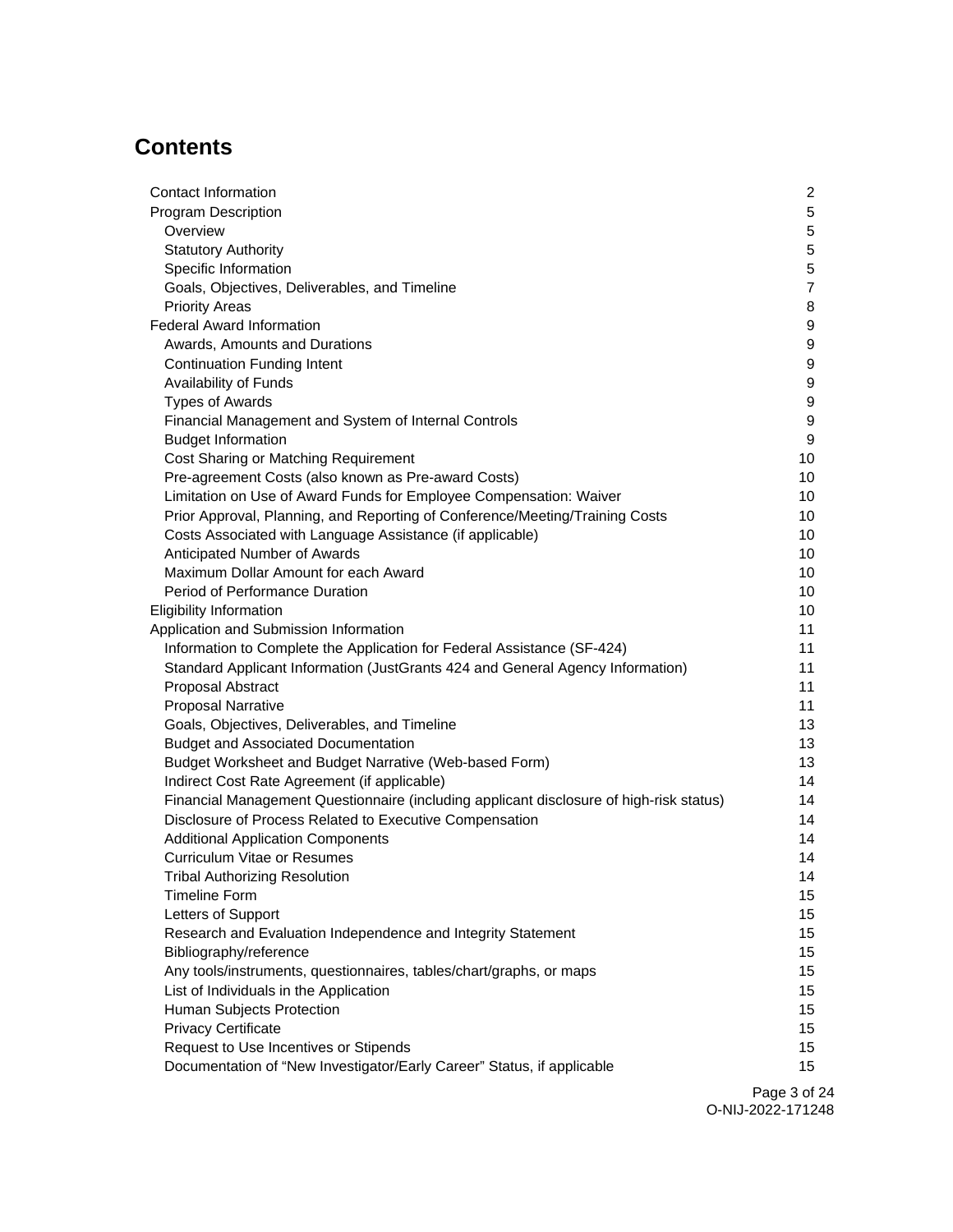| Consortium/Contractual Arrangements                                                            | 15 |
|------------------------------------------------------------------------------------------------|----|
| Data Archiving Plan                                                                            | 16 |
| Disclosures and Assurances                                                                     | 16 |
| Disclosure of Lobbying Activities                                                              | 16 |
| <b>DOJ Certified Standard Assurances</b>                                                       | 16 |
| Applicant Disclosure of Duplication in Cost Items                                              | 16 |
| DOJ Certifications Regarding Lobbying; Debarment, Suspension and Other Responsibility Matters; |    |
| and Drug-Free Workplace Requirements                                                           | 16 |
| Applicant Disclosure and Justification – DOJ High Risk Grantees (if applicable)                | 16 |
| How to Apply                                                                                   | 17 |
| Submission Dates and Time                                                                      | 17 |
| <b>Experiencing Unforeseen Technical Issues</b>                                                | 17 |
| Application Review Information                                                                 | 18 |
| <b>Review Criteria</b>                                                                         | 18 |
| <b>Review Process</b>                                                                          | 19 |
| <b>Federal Award Administration Information</b>                                                | 19 |
| <b>Federal Award Notices</b>                                                                   | 20 |
| Administrative, National Policy, and Other Legal Requirements                                  | 20 |
| Information Technology (IT) Security Clauses                                                   | 20 |
| General Information about Post-Federal Award Reporting Requirements                            | 20 |
| Federal Awarding Agency Contact(s)                                                             | 20 |
| Other Information                                                                              | 20 |
| Freedom of Information and Privacy Act (5 U.S.C. 552 and 5 U.S.C. 552a)                        | 20 |
| Provide Feedback to OJP                                                                        | 20 |
| <b>Performance Measures</b>                                                                    | 20 |
| <b>Application Checklist</b>                                                                   | 22 |
| Endnotes                                                                                       | 23 |
|                                                                                                |    |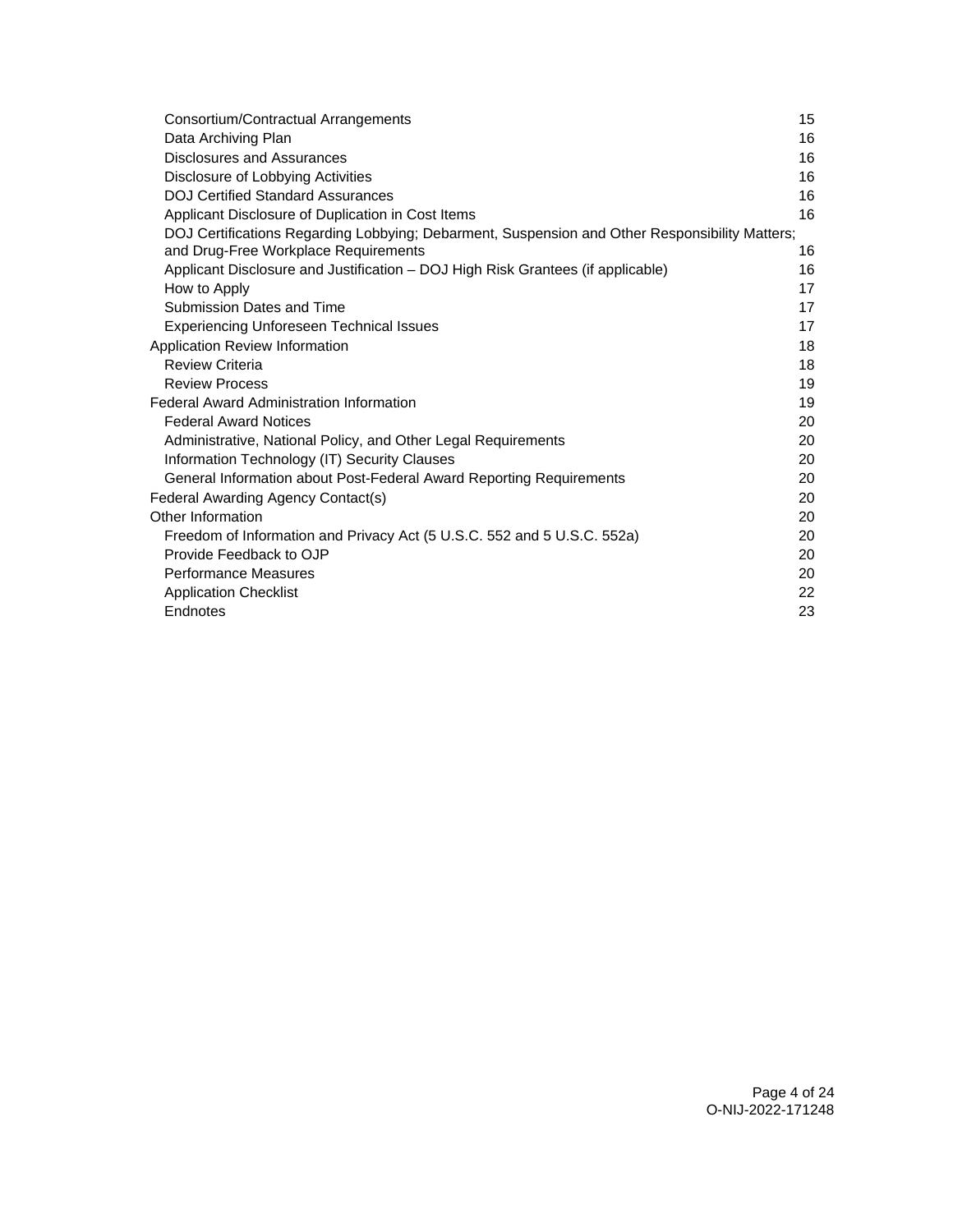## <span id="page-5-0"></span>**Program Description**

#### **Overview**

OJP is committed to advancing work that promotes civil rights and racial equity, increases access to justice, supports crime victims and individuals impacted by the justice system, strengthens community safety and protects the public from crime and evolving threats, and builds trust between law enforcement and the community.

With this solicitation, NIJ seeks proposals for rigorous research and evaluation projects to advance our understanding of intentional, interpersonal community-based violence, including firearm violence, and produce evidence about policies and programs that aim to prevent and reduce violence in the community. Specifically, NIJ seeks to fund proposals for: 1) research projects to advance understanding of community violence, including firearm violence, and 2) evaluation of community violence intervention and prevention programs, policies, legislation, and practices to include those targeted at firearm violence.

This solicitation furthers the Department's mission by supporting the development of new knowledge and tools to create a comprehensive strategy for reducing violent crime. It further supports the DOJ Comprehensive Strategy for Reducing Violent Crime.

Applications proposing research involving partnerships with criminal justice or other agencies, should include a strong letter of support, signed by an appropriate decision-making authority from each proposed, partnering agency. A letter of support should include the partnering agency's acknowledgement that de-identified data derived from, provided to, or obtained through this project will be archived by the grant recipient with the National Archive of Criminal Justice Data (NACJD) at the conclusion of the award. Applicants and their potential partners are encouraged to review the NACJD's policies and protections at ([NACJD\)](https://www.icpsr.umich.edu/web/pages/NACJD/archiving/deposit-nij-data.html). If selected for award, grantees will be expected to have a formal agreement in place with partnering agencies by January 1, 2023. That formal agreement must include a provision to meet the data archiving requirements of the award.

In the case of partnerships that will involve the use of federal award funds by multiple partnering agencies to carry out the proposed project, only one entity/partnering agency may be the applicant (as is the case with any application submitted in response to this solicitation); any others must be proposed as subrecipients.

## **Statutory Authority**

Department of Justice Appropriations Act, 2022, Public Law 117-103, 136 Stat. 49, 132-133; 28 USC 530C.

#### **Specific Information**

This solicitation focuses broadly on concerns related to community violence, including firearm violence. Communities that have endured the highest levels of violence over generations are often communities of color, and disproportionate levels of violence in these communities contribute to a lowered sense of safety and security, and disparities in the criminal justice system. A firearm (obtained either legally or illegally for the use in criminal activities) is the most common tool used to perpetrate violence in the community, including such violent acts as firearm-related murders or assault-related injuries. Though a great deal has been learned about violence in the community, including strategies for violence intervention, prevention, and reduction, violence in our communities remains a significant problem without a simple solution.[\[1\]](#page-23-0) Thus, this solicitation seeks to advance knowledge on violence in the community to inform development of effective violent crime reduction programs, policy, legislation, and practices.

Applicants should propose the most rigorous, appropriate design, incorporating theory-driven research and evaluation, and community stakeholder involvement whenever possible. This may include a focus on participatory or action research. Multi-site studies and replication studies of rigorously conducted research and evaluations are encouraged. In addition, NIJ is interested in both evaluations that propose to use existing data, or conduct primary data collection. NIJ encourages applicants to propose studies that include the collaboration of the criminal justice system with other systems that address community violence. These systems may include public safety, public health, education, social services, economic development, and other relevant community sectors.[2]

Applications should include and append any supplementary materials necessary to describe the program, practice, policy, or legislation under study and demonstrate that needed data will be available for the study.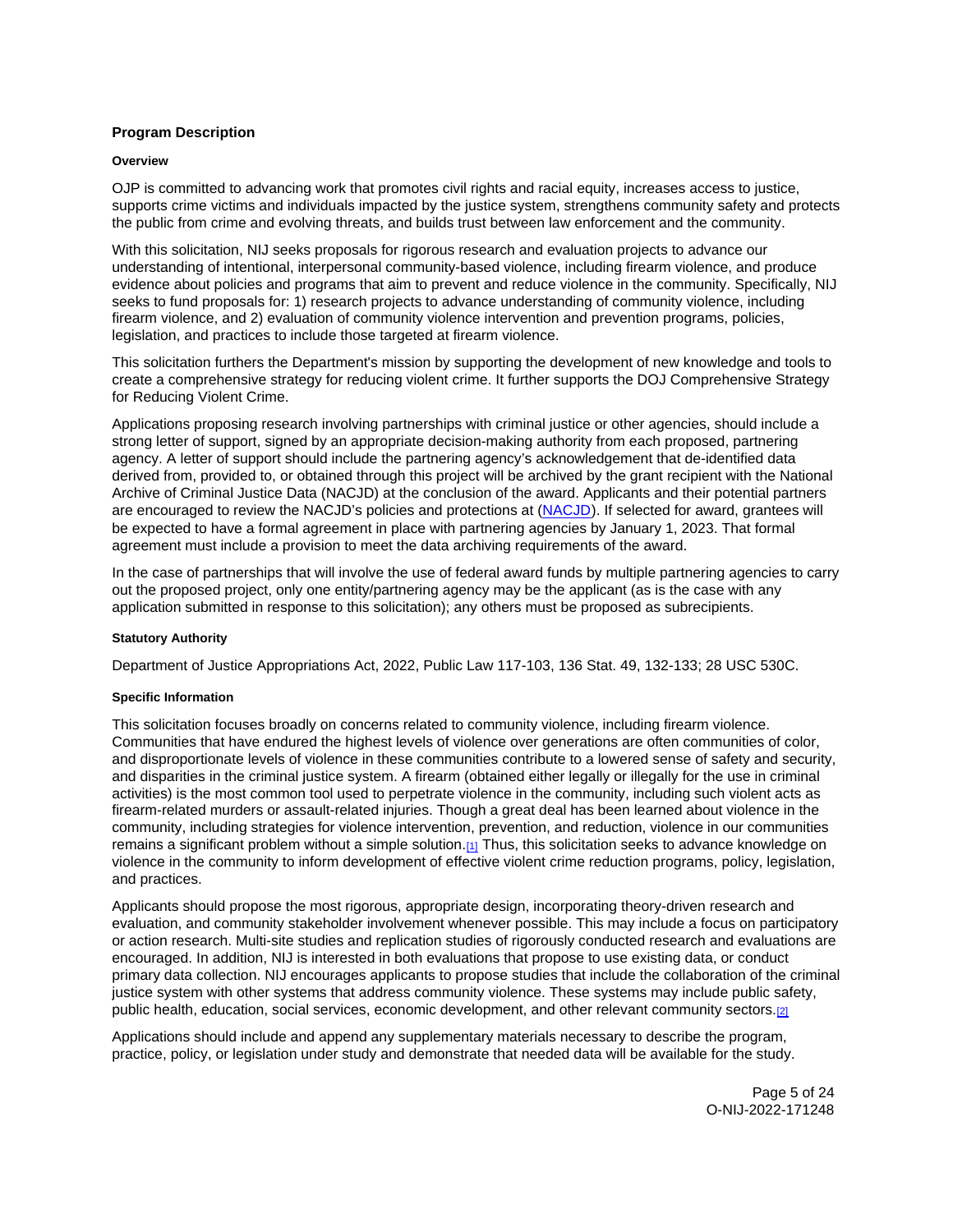This solicitation seeks proposals in two areas:

- Research to Improve Understanding of Community and Firearm Violence
- Evaluation of Community and/or Firearm Violence Prevention and Intervention Programs, Policies, and Legislation

## **Research to Improve Understanding of Community and Firearm Violence**

NIJ seeks applications for rigorous research with clear research questions to help improve our understanding of intentional, interpersonal violence in the community. Studies may examine community violence, the communities where violence occurs, those who perpetrate violence, and/or those who are victims of violence. As applicable, studies are encouraged to focus on communities where the firearm and/or other violence is persistently high or where there has been a recent increase in violence. Of specific interest is the examination of 1) the causes and consequences of community violence (this includes individual, macro, or societal factors), 2) individuals who are at high risk of engaging in or being victims of violent crime, and 3) place-based strategies addressing violent crime.

Applications may propose a range of topics related to community violence. Questions of interest to NIJ include, but are not limited to, the following:

- What are individual, macro-level, and/or societal factors that drive community violence, and how are these factors related to the fluctuation or prevalence of community violence?
- How does the illegal supply-flow of firearms for the commission of a violent crime, including but not limited to ghost guns, relate to community violence? Relatedly, what is the relationship between the source of firearms used in the commission of a violent crime and community violence?
- What role do social media and similar communication platforms play in community violence, including, but not limited to, temporal and spatial clustering of violent events occurring following a previous violent event?

Proposed research should help inform the development or refinement of community intervention or prevention programs, policies, legislation, and/or practices to reduce community and/or firearm violence. NIJ is specifically interested in proposals that include collaboration or partnerships with practitioner and community stakeholders to help inform the study.

## **Evaluation of Community and/or Firearm Violence Prevention and Intervention Programs, Policies, and Legislation**

NIJ seeks applications for rigorous evaluations to improve evidence on the effectiveness of approaches (e.g., local, community-based and government-based prevention and intervention programs, and legislation, policies, and/or practices) to prevent and reduce intentional, interpersonal violence in the community[.\[3\]](#page-24-0) These may include approaches intended to impact violence in the community generally or those targeting particular types of violence, tools to commit violence (e.g., firearms), or individuals who are hard to reach and/or at the highest risk of violence perpetration and victimization (e.g., those involved in gangs, traumatized individuals). Applicants are expected to demonstrate how their study would build on existing research. The application should include a clear description of the approach(es) to be evaluated, including the purpose, key components, and intended short, intermediate, and long-term outcomes.

Of particular interest are applications that propose to examine the impact of the following approaches to reduce community violence:

- Community violence intervention programs.
- Comprehensive, community-wide approaches to prevention.
- Collaborative approaches involving multiple systems or disciplines (e.g., criminal justice, public health, and community-based service providers).
- Place-based interventions.
- Approaches to improve procedural justice and equity.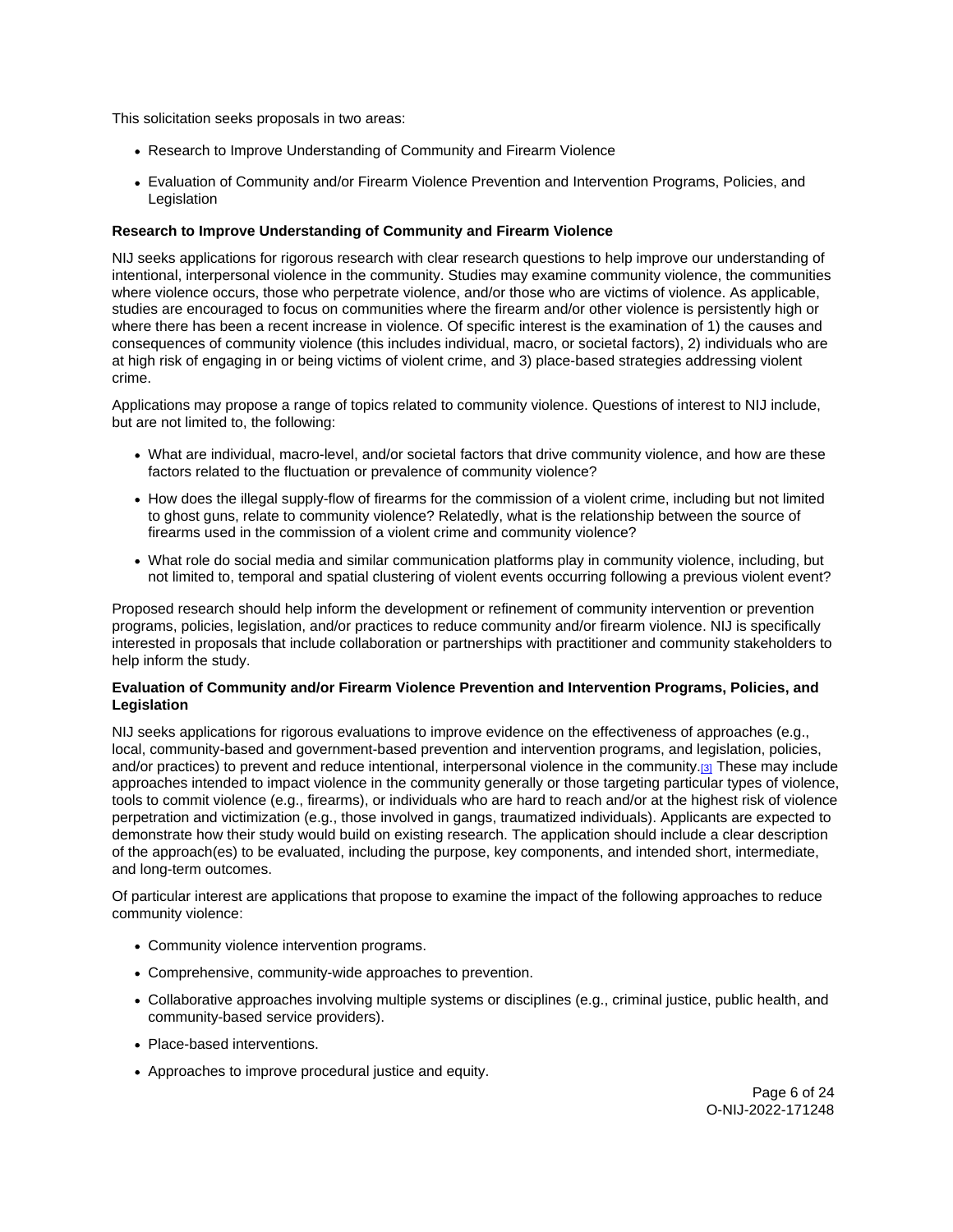- <span id="page-7-0"></span>Low-cost violence reduction strategies.
- Policing and investigative strategies and practices, including those targeted at preventing firearm violence.
- Legislation and/or policies, including but not limited to:
	- Those that support community violence intervention.
	- Those that control access to or restrictions on firearms (e.g., waiting periods, gun-free zones, and Extreme Risk Protection Order (ERPO) laws, otherwise known as "Red Flag Laws.").
	- Those related to sentencing (e.g., sentencing enhancements for gang membership or plea bargaining of firearm-related charges).

NIJ wants to build an understanding not only of whether an overall program is effective but also of what elements within or external to the program design or implementation contribute to its success or failure. For example, applications may address the impact of particular program services or individuals who provide services (e.g., violence interrupters, skills training) in producing safer communities, as well as how to best engage the community in violence prevention and intervention. Relatedly, NIJ wants to improve understanding of benefits other than violence reduction that programs may have.

Funds from any award under this solicitation may include reasonable costs incurred by program personnel to support activities directly and exclusively required for the execution of the research and evaluation (e.g., manual extraction of administrative records).

## **Note:**

Applicants considering research as it relates to programs providing services for victims of community violence should refer to the [NIJ FY22 Research and Evaluation of Services for Victims of Crime](https://nij.ojp.gov/funding/opportunities/o-nij-2022-171206) to determine which solicitations' goals and objectives better fit the proposed research.

Applicants considering research as it relates to policing should refer to the NIJ FY22 Research and Evaluation on [Policing](https://nij.ojp.gov/funding/opportunities/o-nij-2022-171247) to determine which solicitation's goals and objectives better fit the proposed research.

## **New Investigator/Early Career Opportunity**

NIJ is interested in supporting researchers who are early in their careers and new to NIJ's research grant portfolios, specifically non-tenured assistant professors, or equivalent full-time staff scientist positions in a research institution, who propose research on topics relevant to NIJ's Office of Research, Evaluation, and Technology (ORET). To that end, NIJ may, in appropriate circumstances, give special consideration in award decisions to applications proposing such researchers as principal investigators (PIs). To qualify, the proposed PI must at the time of application submission:

- Hold a non-tenured assistant professor appointment at an accredited institution of higher education in the United States or an equivalent full-time staff scientist position at a research institution in the United States.
- Have completed a terminal degree or post-graduate clinical training within the six (6) years prior to September 30, 2022.
- Have never previously received NIJ funding as a PI on a research project with the exception of Graduate Research Fellows or Data Resources Program grantees.

If seeking to be considered for the New Investigator/Early Career Opportunity, the applicant should identify that they are submitting a New Investigator/Early Career proposal on the title page of the application.

## **Goals, Objectives, Deliverables, and Timeline**

## **Goals**

The goal of this solicitation is to advance knowledge that can be applied to inform development of effective policies and programs to prevent violent crime and firearm violence in communities.

## **Objectives**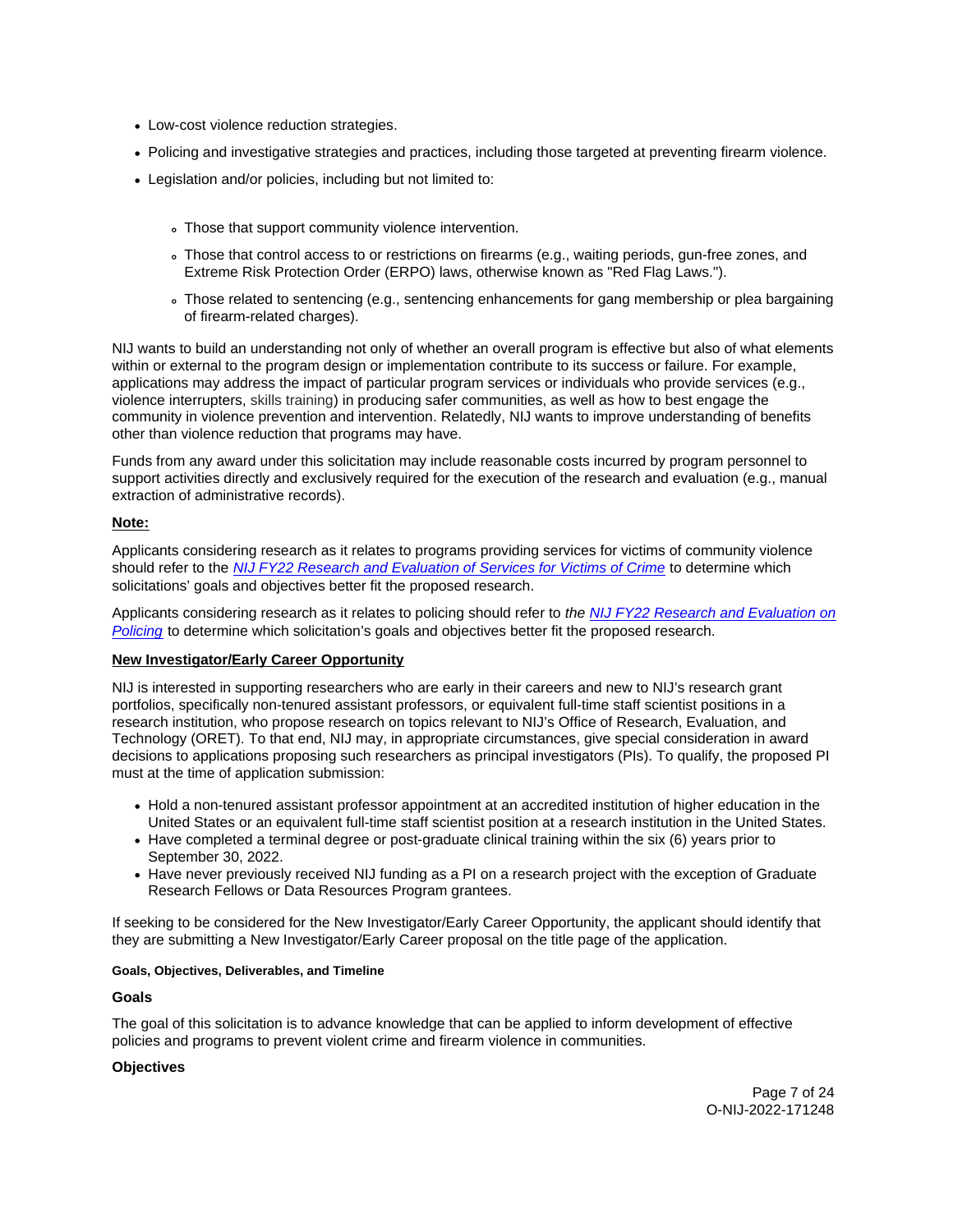<span id="page-8-0"></span>The objective of this solicitation is to fund research and evaluation grants to develop the knowledge needed to inform development of policies and programs to prevent violent crime and firearm violence in communities.

#### **Deliverables**

Final Research Report. Any recipient of an award under this solicitation will be expected to submit a final research report. Additional information on the final research report requirement for the solicitation is posted on NIJ's [webpage.](https://nij.ojp.gov/funding/research-development-and-evaluation-grant-award-requirements#xp5fv) Applicants should plan to deliver a draft final research report 90 days prior to the conclusion of the award.

Required Data Sets and Associated Files and Documentation. Any recipient of an award under this solicitation will be expected to submit to the National Archive of Criminal Justice Data (NACJD) all data sets that result in whole or in part from the work funded by the award, along with associated files and any documentation necessary for future efforts by others to reproduce the project's findings and/or to extend the scientific value of the data set through secondary analysis.

In addition to these deliverables (and the required reports and data on performance measures), NIJ expects scholarly products to result from each award under this solicitation, taking the form of one or more published, peer-reviewed, scientific journal articles, and/or (if appropriate) law review journal articles, book chapter(s) or book(s) in the academic press, technological prototypes, patented inventions, or similar scientific products. NIJ expects that there will be an equal effort to make the research findings accessible to practitioner and policymaker audiences.

The Goals, Objectives, and Deliverables are directly related to the performance measures that show the completed work's results, as discussed in the Application and Submission Information section.

#### **Priority Areas**

The Department of Justice is committed to advancing work that promotes civil rights and racial equity, increases access to justice, supports crime victims and individuals impacted by the justice system, strengthens community safety and protects the public from crime and evolving threats, and builds trust between law enforcement and the community.

1. Priority Considerations Supporting Executive Order 13985, Advancing Racial Equity and Support for Underserved Communities Through the Federal Government

Consistent with this Executive Order, the term "underserved community" refers to a population sharing a particular characteristic, as well as a geographic community, that has been systematically denied a full opportunity to participate in aspects of economic, social, and civic life or whose members have been historically underserved, marginalized, and adversely affected by inequality. Such communities include, among others, Black people, Hispanics and Latino/a/e people, Native American and other Indigenous peoples of North America (including Alaska Natives, Eskimos, and Aleuts), Asian Americans, Native Hawaiians, and Pacific Islanders.

In support of Executive Order 13985, OJP will:

A. Give priority consideration to applications that propose research project(s) that will address issues related to racial equity and the removal of barriers to access and opportunity for communities that have been historically underserved, marginalized, and adversely affected by inequality, when making award decisions.

To receive this consideration, the applicant must describe how the proposed project(s) will address potential inequities and barriers to equal opportunity, and/or contribute to greater access to services for underserved and historically marginalized populations.

B. Give priority consideration to applicants that can demonstrate that their capabilities and competencies for implementing their proposed project(s) are enhanced because the applicant (or at least one proposed subrecipient that will receive at least 30% of the requested award funding, as demonstrated in the Budget Worksheet and Budget Narrative) identifies as a culturally specific organization. To receive this additional priority consideration, applicants must describe how being a culturally specific organization (or funding the culturally specific subrecipient organization(s)) will enhance their ability to implement the proposed project (s) and should also specify which culturally specific populations are intended or expected to be served or to have their needs addressed under the proposed project(s).

Culturally specific organizations are defined for purposes of this solicitation as private nonprofit or tribal

Page 8 of 24 O-NIJ-2022-171248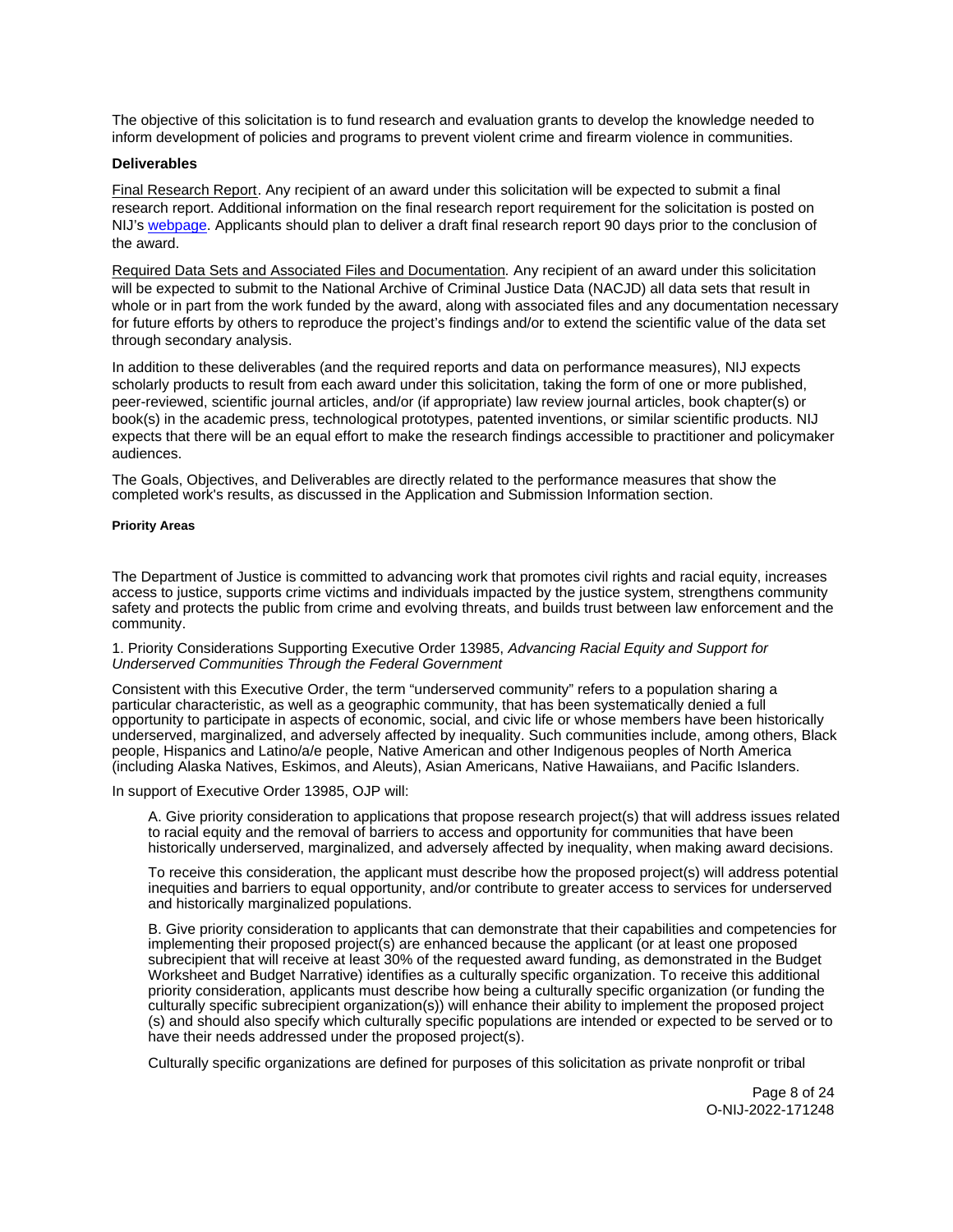<span id="page-9-0"></span>organizations whose primary purpose as a whole is to provide culturally specific services to, among others, Black people, Hispanics and Latino/a/e people, Native American and other Indigenous peoples of North America (including Alaska Natives, Eskimos, and Aleuts), Asian Americans, Native Hawaiians, and/or Pacific Islanders.

Note: Addressing these priority areas is one of many factors that the NIJ Director considers in making funding decisions. Receiving priority consideration for one or more priority areas is not a guarantee of an award.

#### **Federal Award Information**

#### **Solicitation Categories**

This solicitation does not include Solicitation Categories.

#### **Awards, Amounts and Durations**

1/1/23 12:00 AM 60

**Period of Performance Start Date**  Period of Performance Duration (Months)

**Anticipated Total Amount to be Awarded Under Solicitation**  \$5,000,000.00

#### **Additional Information**

Please see Anticipated Number of Awards, Maximum Dollar Amount for each Award, and Period of Performance Duration sections below.

#### **Continuation Funding Intent**

NIJ may, in certain cases, provide additional funding in future years to awards made under this solicitation through continuation awards. OJP will consider, among other factors, OJP's strategic priorities, a recipient's overall management of the award, and the award-funded work's progress, when making continuation award decisions.

#### **Availability of Funds**

This solicitation, and awards (if any are made) under this solicitation, are subject to the availability of appropriated funds and to any modifications or additional requirements that may be imposed by the agency or by law. In addition, nothing in this solicitation is intended to, and does not, create any right or benefit, substantive or procedural, enforceable at law or in equity by any party against the United States, its departments, agencies, or entities, its officers, employees, or agents, or any other person.

## **Types of Awards**

NIJ expects to make awards under this solicitation as grants. See the "Administrative, National Policy, and Other Legal Requirements" section of the [OJP Grant Application Resource Guide](https://www.ojp.gov/funding/apply/ojp-grant-application-resource-guide#administrative) for a brief discussion of important statutes, regulations, and award conditions that apply to many (or in some cases, all) OJP grants.

## **Financial Management and System of Internal Controls**

Award recipients and subrecipients (including recipients or subrecipients that are pass-through entities) must, as described in the Part 200 Uniform Requirements as set out at 2 C.F.R. 200.303, comply with standards for financial and program management. See the [OJP Grant Application Resource Guide](https://www.ojp.gov/funding/apply/ojp-grant-application-resource-guide#fm-internal-controls) for additional information.

#### **Budget Information**

If the applicant is proposing a project that reasonably could be conducted in discrete phases, with each phase resulting in completion of one or more significant, defined milestones, then NIJ strongly recommends that the applicant structure the application — specifically including the narrative, expected scholarly products, timelines/milestones, and budget worksheet and budget narrative — to clearly define each phase. (This is particularly the case if the applicant proposes a project that will exceed — in cost or the length of the period of

Page 9 of 24 O-NIJ-2022-171248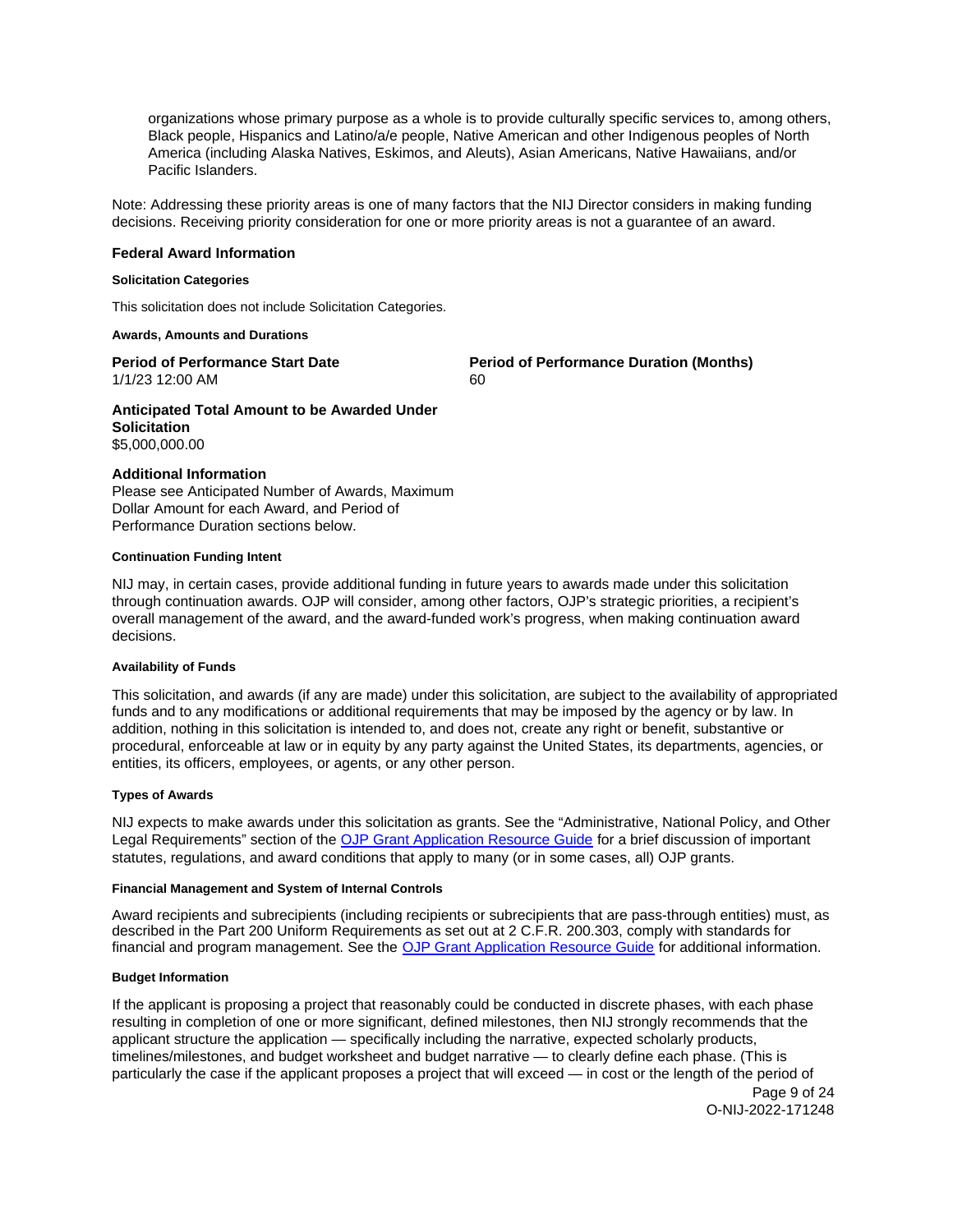<span id="page-10-0"></span>performance — the amount or length of time anticipated for an individual award (or awards) under this solicitation.) Given limitations on the availability to NIJ of funds for awards for research, development, and evaluation, this information will assist NIJ in considering whether partial funding of applications would be productive. (If, in FY 2022, NIJ elects to fund only certain phases of a proposed project, the expected scholarly products from the partial-funding award may, in some cases, vary from those described above.)

NIJ may elect to fund applications submitted under this FY 2022 solicitation in future fiscal years, dependent on, among other considerations, the merit of the applications and the availability of appropriations.

What will not be funded:

- Applications primarily to purchase equipment, materials, or supplies. (A budget may include these items if they are necessary to conduct research, development, demonstration, evaluation, or analysis.)
- Applications that are not responsive to the purposes of this specific solicitation.

## **Cost Sharing or Matching Requirement**

See "Cofunding" paragraph under "Budget and Associated Documentation"" in the "Application and Submission Information" section.

#### **Pre-agreement Costs (also known as Pre-award Costs)**

See the [OJP Grant Application Resource Guide](https://www.ojp.gov/funding/apply/ojp-grant-application-resource-guide#pre-agreement-costs) for information on Pre-agreement Costs (also known as Preaward Costs).

#### **Limitation on Use of Award Funds for Employee Compensation: Waiver**

See the [OJP Grant Application Resource Guide](https://www.ojp.gov/funding/apply/ojp-grant-application-resource-guide#limitation-use-award) for information on the Limitation on Use of Award Funds for Employee Compensation; Waiver.

#### **Prior Approval, Planning, and Reporting of Conference/Meeting/Training Costs**

See the [OJP Grant Application Resource Guide](https://www.ojp.gov/funding/apply/ojp-grant-application-resource-guide#prior-approval) for information on Prior Approval, Planning, and Reporting of Conference/Meeting/Training Costs.

#### **Costs Associated with Language Assistance (if applicable)**

See the [OJP Grant Application Resource Guide](https://www.ojp.gov/funding/apply/ojp-grant-application-resource-guide#costs-associated) for information on Costs Associated with Language Assistance.

#### **Anticipated Number of Awards**

To be determined by the merit of applications submitted to this solicitation and advanced to peer review, and available funding.

#### **Maximum Dollar Amount for each Award**

To be determined by the funding requested in awarded applications, and available funding.

#### **Period of Performance Duration**

To be determined by the period of performance of awarded applications. Successful applicants will be expected to complete the work proposed within a five-year period of performance.

#### **Eligibility Information**

For eligibility information, see the solicitation cover page.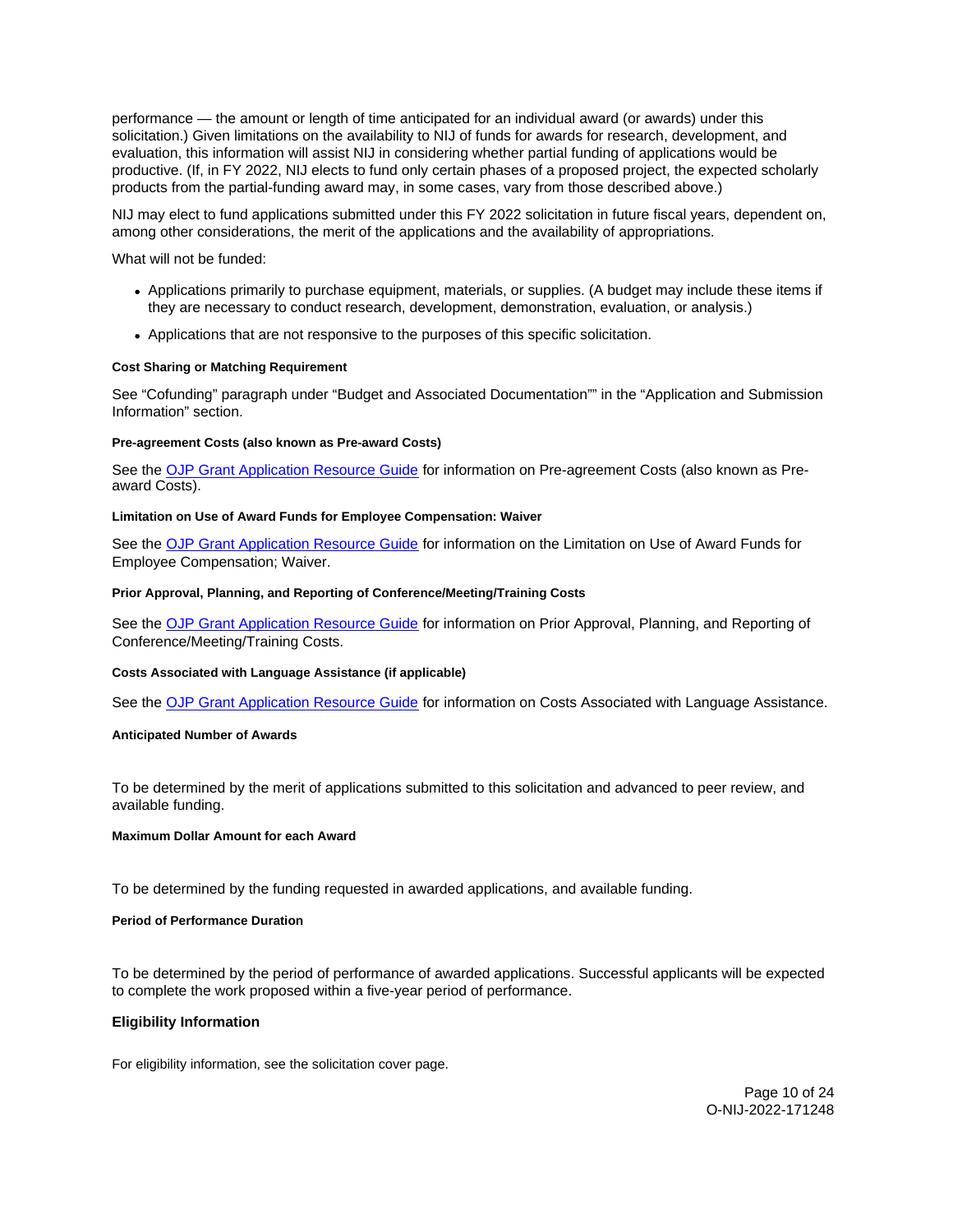<span id="page-11-0"></span>For information on cost sharing or match requirements, see the "Federal Award Information" section.

## **Application and Submission Information**

The following application elements **must** be included in the application to meet the basic minimum requirements to advance to peer review and receive consideration for funding:

- Proposal Narrative
- Budget Worksheet and Budget Narrative (Web-based Form) (The web-based form includes the budget details and the budget narrative.)
- Curriculum Vitae/Resumes for Key Personnel. (Curriculum Vitae for key personnel. For purposes of this solicitation, "key personnel" means the principal investigator, and any and all co-principal investigators.)

See the "Application Elements and Formatting Instructions" section of the OJP Grant Application Resource Guide for information on what happens to an application that does not contain all the specified elements or is nonresponsive to the scope of the solicitation.

## **Information to Complete the Application for Federal Assistance (SF-424)**

The SF-424 must be submitted in [Grants.gov.](https://Grants.gov) It is a required standard form used as a cover sheet for submission of pre-applications, applications, and related information. See the [OJP Grant Application Resource Guide](https://www.ojp.gov/funding/Apply/Resources/Grant-App-Resource-Guide.htm) for additional information on completing the SF-424.

In Section 8F of the SF-424, please include the name and contact information of the individual **who will complete the application in JustGrants**. JustGrants will use this information (email address) to assign the application to this user in JustGrants.

**Intergovernmental Review:** This solicitation ("funding opportunity") **is not** subject to [Executive Order 12372.](https://www.archives.gov/federal-register/codification/executive-order/12372.html) In completing the SF-424, an applicant is to answer question 19 by selecting the response that the "Program is not covered by E.O. 12372."

#### **Standard Applicant Information (JustGrants 424 and General Agency Information)**

The Standard Applicant Information section of the JustGrants application is pre-populated with the SF-424 data submitted in [Grants.gov](https://Grants.gov). The applicant will need to review the Standard Applicant Information in JustGrants and make edits as needed. Within this section, the applicant will need to: add zip codes for areas affected by the project, confirm its Authorized Representative, and verify the organization's unique entity identifier, legal name and address.

## **Proposal Abstract**

A proposal abstract (no more than 400 words) summarizing the proposed project, including the purpose of the project, primary activities, expected outcomes, the service area, intended beneficiaries and subrecipients (if known), will be completed in the JustGrants web-based form. This abstract should be written in the third person and will be made publicly available on the OJP website if the project is awarded.

#### **Proposal Narrative**

The proposal narrative should be submitted as an attachment in JustGrants. The attached document should be double-spaced, using a standard 12-point Times New Roman font; have no less than 1-inch margins; and should not exceed 30 pages. Pages should be numbered and submitted as an attachment. If the program narrative fails to comply with these length restrictions, NIJ may consider such noncompliance in peer review and in final award decision.

The following sections must be included as part of the proposal narrative:

a. Title Page (not counted against the proposal narrative page limit)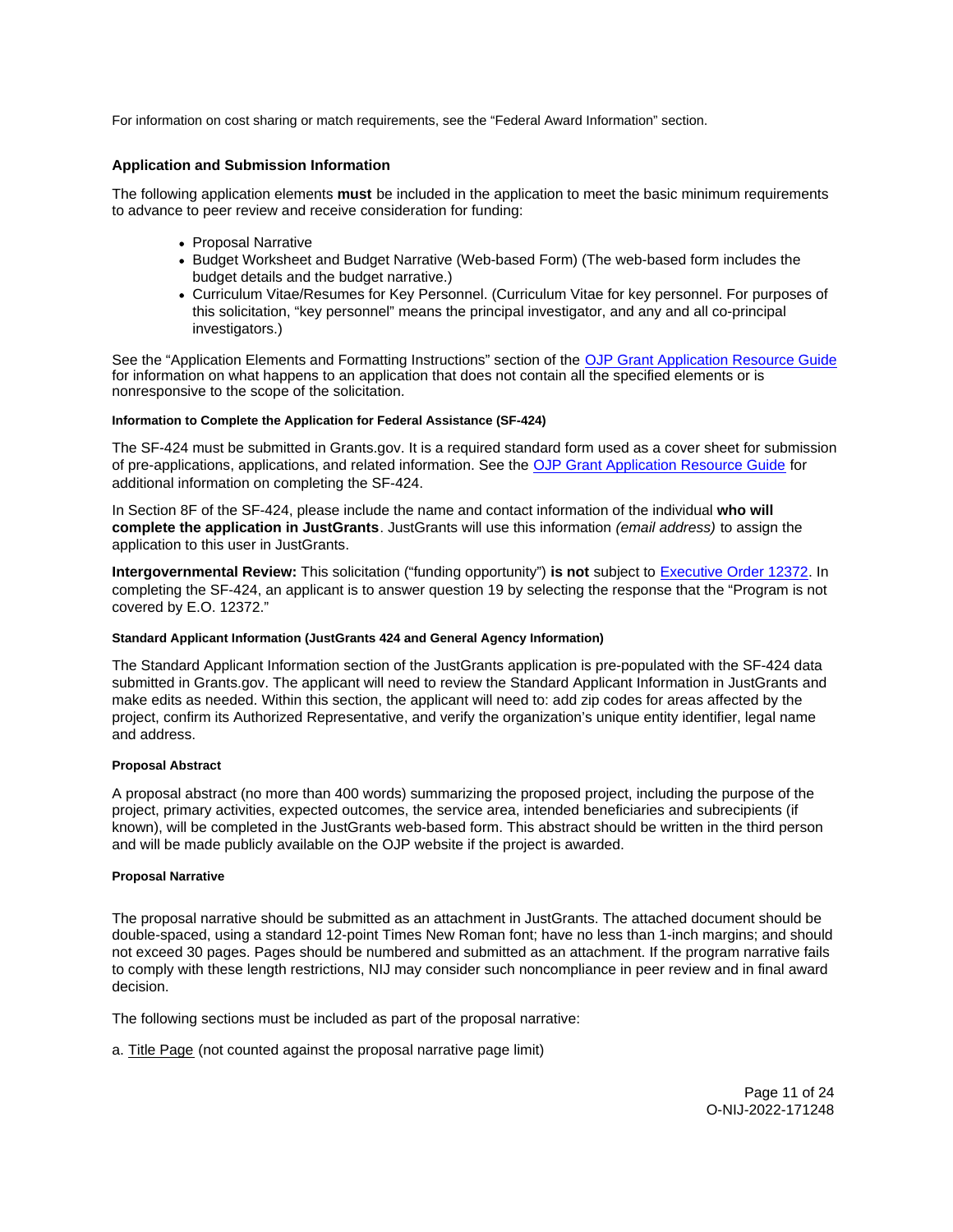The title page should include:

- Project title.
- Submission date.
- Funding opportunity number.
- Principal Investigator (and any co-principal investigators).
- Unique author identifier (e.g., ORCID, ResearcherID, Scopus Author ID), if available.
- Requests for consideration under "new investigator/early career" and/or "priority 1A," and/or "priority area 1B.
- Key words, including science focus areas.
- Contact information (that is, name, address, telephone number, and e-mail address) for both the applicant and the principal investigator.
- b. Resubmit Response (if applicable) (not counted against the proposal narrative page limit.)

If an applicant is resubmitting an application presented previously to NIJ, but not funded, the applicant should indicate this. A statement should be provided, no more than two pages, addressing: (1) the title, submission date, and NIJ-assigned application number of the previous application, and (2) a brief summary of revisions to the application, including responses to previous feedback received from NIJ.

c. Table of Contents and Figures (not counted against the proposal narrative page limit)

## d. Main Body

## 1. Statement of the problem.

The statement of the problem should address the need for research in this area. Applicants should discuss current gaps in data, research, and knowledge, including those for particular justice sectors, for certain populations, and to answer questions relevant to current policy and practice needs and public interests. It is not uncommon for multiple problems to exist simultaneously (for example, there may be a criminal justice problem affecting public safety, a current technical challenge/need identified by forensic practitioners, as well as a scientific/technology gap between the current state of the art and a desired solution) and applicants should discuss each of these clearly and justify the importance of the separate issues. As part of this discussion, applicants should present a review of previous literature and discuss previous research related to these problems.

2. Project Design and Implementation.

Applicants should provide a detailed description of the strategies to implement this research project and address the research questions to include a discussion of their theoretical underpinning. Design elements should follow directly from the research project's goals and objectives and address the program-specific information noted in the solicitation. Applicants should describe the research methodology and analysis plan in detail and demonstrate the validity and usefulness of the data they will collect. Applicants should consider the rigor and soundness of the methodology and analytical and technical approaches for the proposed research and address the feasibility of the proposed project and potential challenges or problems in carrying out the activities.

If the applicant is seeking priority consideration for Priority 1(A), it should address in this section how the proposed project(s) will address issues related to racial equity and/or the removal of barriers to access and opportunity, and/or contribute to greater access to services, for communities that have been historically underserved, marginalized, and adversely affected by inequality.

## 3. Potential Impact.

Applicants should describe the potential impact of the research and how it may inform or improve criminal or juvenile justice-related policy, practice, or theory in the United States. The applicant should include a discussion of the proposed dissemination plan to produce scholarly products and to make information available to broader interested audiences, such as criminal justice practitioners or policymakers.

> Page 12 of 24 O-NIJ-2022-171248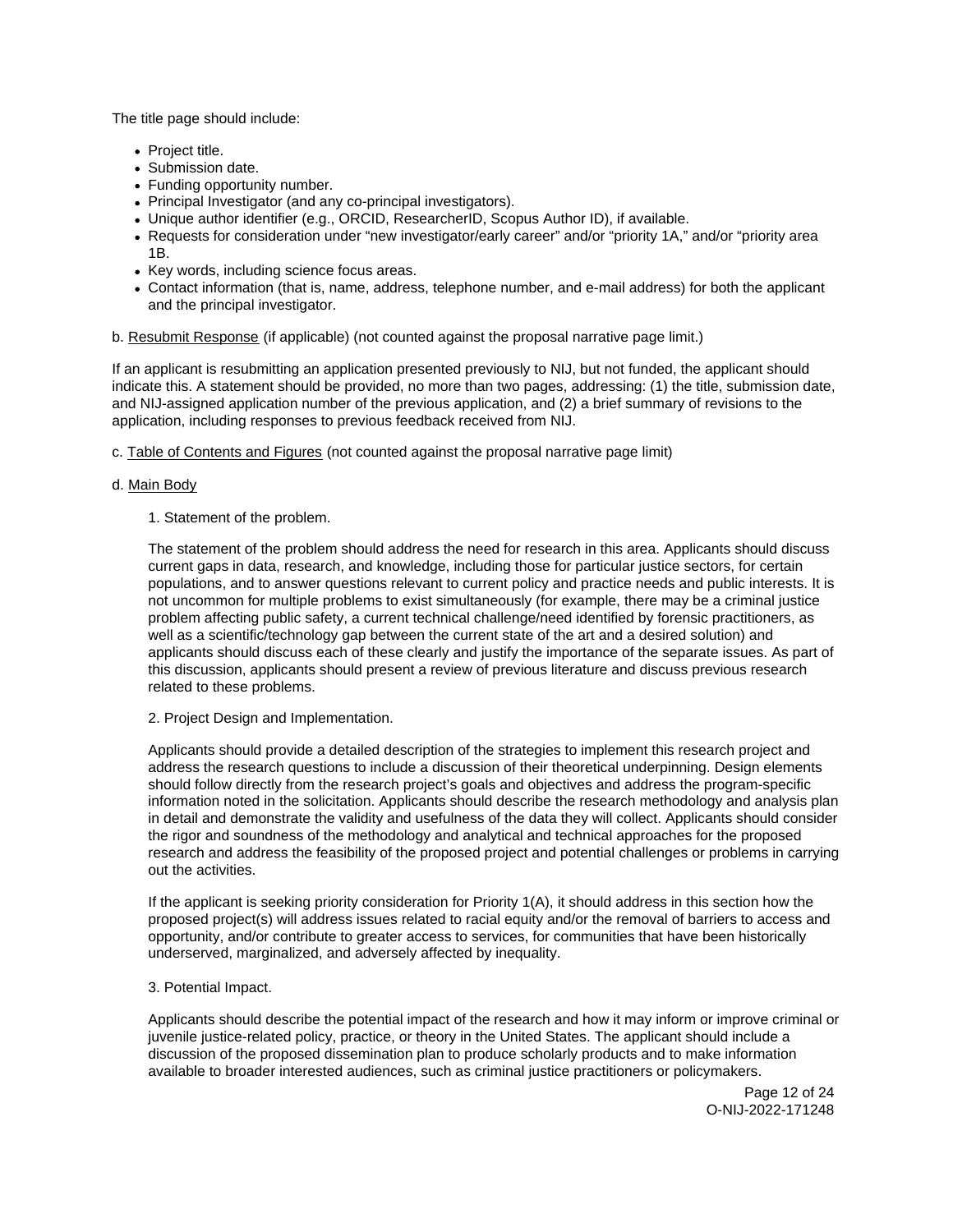<span id="page-13-0"></span>4. Capabilities and Competencies.

This section should describe the experience and capability of the applicant organization, key staff, and any proposed subgrantees (including consultants) that the applicant will use to implement and manage this effort and the federal funds under this award, highlighting any previous experience implementing projects of similar scope, design, and magnitude. Applicants should address:

- Experience and capacity to work with the proposed data sources in the conduct of similar research efforts.
- Experience and capacity to design and implement rigorous research and data analysis projects.
- Experience producing and disseminating meaningful deliverables.

Applicants should also outline the management plan and organization that connects to the goals and objectives of the project.

If the applicant is seeking priority consideration under Priority 1(B), it should describe within this section how being a culturally specific organization (or funding a culturally specific subrecipient organization at a minimum of 30% of the project budget) will enhance its ability to implement the proposed project(s) and should also specify which culturally specific populations are intended or expected to be the subject and/or beneficiary of the research conducted under the proposed project(s).

5. Appendices (not counted against the proposal narrative page limit) include:

- The project management plan.
- If the application (including the budget) identifies any proposed non-competitive agreements that are or may be considered procurement "contracts" (rather than subawards), for purposes of federal grants administrative requirements, the applicant also must list the entities with which the applicant proposes to contract.
- List of other agencies, organizations, or funding sources to which this application has been submitted (if applicable).

#### 6. Plan for Collecting the Data Required for this Solicitation's Performance Measures

Note: Applicants are not required to submit performance data with the application. Rather, performance measure information is included as an alert that successful applicants will be required to submit performance data as part of each award's reporting requirements.

OJP will require each successful applicant to submit regular performance data that show the completed work's results. The performance data directly relate to the goals, objectives, and deliverables identified in the "Goals, Objectives, and Deliverables" discussion.

A list of performance measure questions for this program can be found on page 21.

Applicants can also visit OJP's performance measurement page at [www.ojp.gov/performance](https://www.ojp.gov/performance) for an overview of performance measurement activities at OJP.

NIJ will require award recipients to submit performance measure data in quarterly financial reports, semiannual performance reports, and the Final Research Report. NIJ will provide further guidance on the postaward submission process, if selected for award.

#### **Goals, Objectives, Deliverables, and Timeline**

Applicants will submit the project's goals, objectives, deliverables and timelines in the JustGrants Web-based form.

**Budget and Associated Documentation** 

**Budget Worksheet and Budget Narrative (Web-based Form)**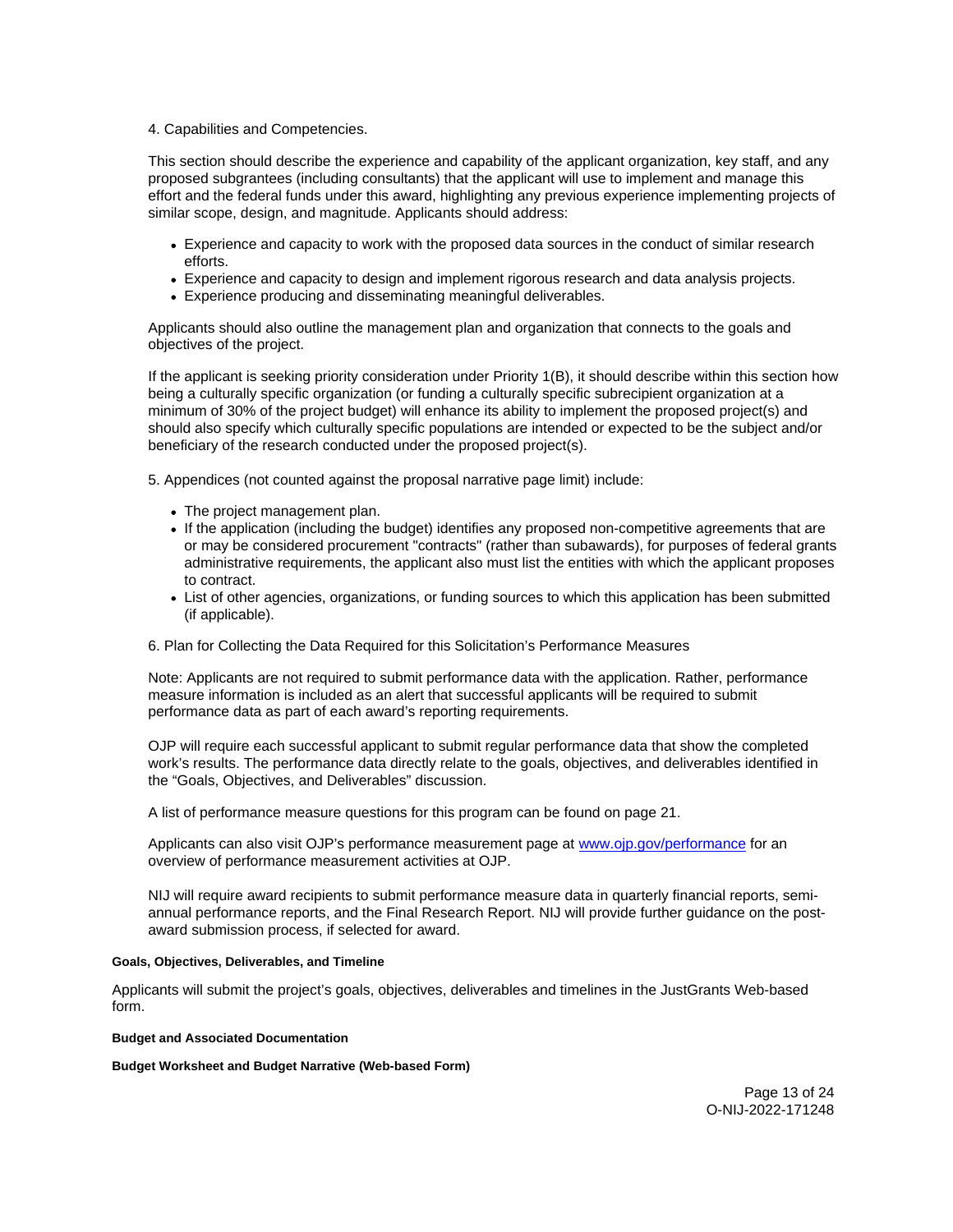<span id="page-14-0"></span>The applicant will complete the JustGrants web-based budget form. See the OJP Grant Application Resource [Guide](https://www.ojp.gov/funding/apply/ojp-grant-application-resource-guide#budget-prep) for additional information.

If the applicant is seeking priority consideration under Priority 1(B) based on the identification of at least one proposed subrecipient as a culturally specific organization, the proposed funding for the subrecipient in the webbased budget form **must be a minimum of 30% of award funding.** 

The budget narrative must also describe how the activities that will be funded with the (minimum) 30% of award funding provided to the subrecipient **specifically relate to the priority consideration requested under Priority 1(B)** and described in the Capabilities and Competencies section of the application.

The following paragraph (on "Cofunding") expressly modifies the "Cost Sharing or Matching Requirement" provisions in the OJP Grant Application Resource Guide. The applicant is to follow the guidance in the following paragraph instead of the guidance stated under the "Cost Sharing or Matching Requirement" heading in the OJP Grant Application Resource Guide.

**Cofunding:** An award made by NIJ under this solicitation may account for up to 100 percent of the total cost of the project. The application should indicate whether it is feasible for the applicant to contribute cash, facilities, or services as non-federal support for the project. The application should identify generally any such contributions that the applicant expects to make and the proposed budget should indicate in detail which items, if any, will be supported with non-federal contributions.

For additional match information, see the "Cost Sharing or Match Requirement" section under Federal Award Information.

If a successful application proposes a voluntary match amount, and OJP approves the budget, the total match amount incorporated into the approved budget becomes mandatory and subject to audit.

#### **Indirect Cost Rate Agreement (if applicable)**

The applicant will submit its indirect cost rate agreement by uploading it as an attachment in JustGrants. See the [OJP Grant Application Resource Guide](https://www.ojp.gov/funding/apply/ojp-grant-application-resource-guide#indirect-cost) for additional information.

#### **Financial Management Questionnaire (including applicant disclosure of high-risk status)**

The applicant will download the questionnaire, complete it, and submit it by uploading it as an attachment in JustGrants. See the [OJP Grant Application Resource Guide](https://www.ojp.gov/funding/apply/ojp-grant-application-resource-guide#fm-internal-controls-questionnaire) for the link to the questionnaire and additional information.

#### **Disclosure of Process Related to Executive Compensation**

This solicitation expressly modifies the OJP Grant Application Resource Guide by not incorporating its "Disclosure of Process Related to Executive Compensation" provisions. Applicants to this solicitation are not required to provide this disclosure.

#### **Additional Application Components**

Applicants will attach the additional requested documentation in JustGrants.

#### **Curriculum Vitae or Resumes**

Curriculum vitae of key personnel. Curriculum vitae or resume of the principal investigator and any and all coprincipal investigators. In addition, curriculum vitae, resume, or biographical sketches of all other individuals (regardless of "investigator" status) who will be significantly involved in substantive aspects of the proposed project (including, for example, individuals such as statisticians used to conduct proposed data analysis).

#### **Tribal Authorizing Resolution**

An application in response to this solicitation may require inclusion of tribal authorizing documentation as an attachment. If applicable, the applicant will submit the tribal authorizing documentation by uploading it as an

> Page 14 of 24 O-NIJ-2022-171248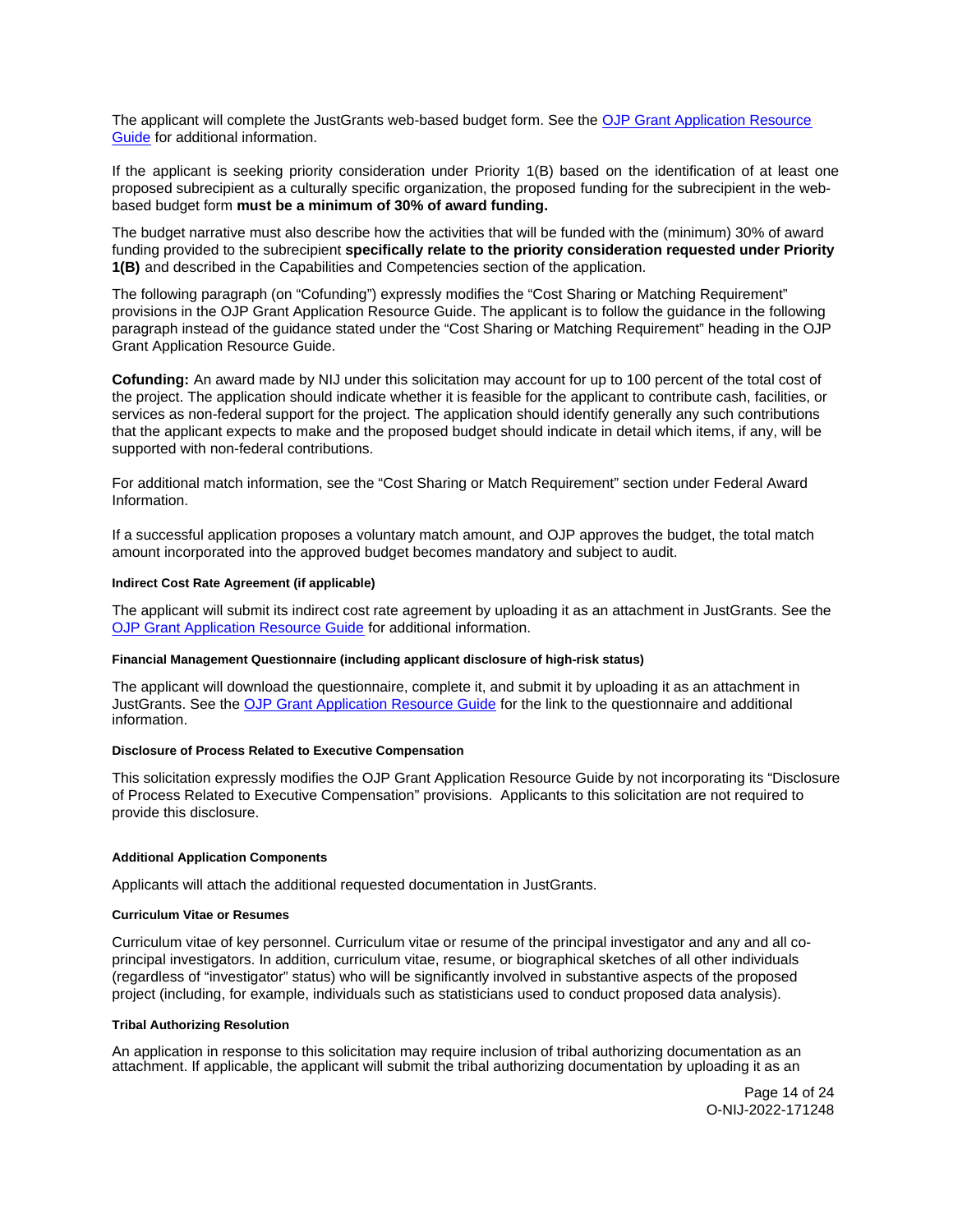<span id="page-15-0"></span>attachment in JustGrants. See the [OJP Grant Application Resource Guide](https://www.ojp.gov/funding/apply/ojp-grant-application-resource-guide#tribal-authorizing-resolution) for information on tribal authorizing resolutions.

#### **Timeline Form**

Proposed project timeline and expected milestones.

#### **Letters of Support**

Letters of cooperation/support or administrative agreements from organizations collaborating in the project, such as law enforcement and correctional agencies (if applicable).

#### **Research and Evaluation Independence and Integrity Statement**

If an application proposes research (including research and development) and/or evaluation, the applicant must demonstrate research/evaluation independence and integrity, including appropriate safeguards, before it may receive award funds. The applicant will submit documentation of its research and evaluation independence and integrity by uploading it as an attachment in JustGrants. For additional information, see the OJP Grant Application [Resource Guide.](https://www.ojp.gov/funding/apply/ojp-grant-application-resource-guide#research-evaluation)

#### **Bibliography/reference**

Provide a bibliography of any references cited in the Proposal Narrative.

#### **Any tools/instruments, questionnaires, tables/chart/graphs, or maps**

Any tools/instruments, questionnaires, tables/charts/graphs, or maps pertaining to the proposed project that are supplemental to such items included in the main body of the narrative.

#### **List of Individuals in the Application**

To assist OJP in assessing actual or apparent conflicts of interest (including such conflicts on the part of prospective reviewers of the application), provide a complete list of the individuals named or otherwise identified anywhere in the application (including in the budget or in any other attachment) who will or may work (or advise or consult) on the proposed research, development, or evaluation project. Applicants should use the "[Proposed](http://nij.ojp.gov/sites/g/files/xyckuh171/files/media/document/nij-project-staff-template.xlsx)  [Project Staff, Affiliation, and Roles"](http://nij.ojp.gov/sites/g/files/xyckuh171/files/media/document/nij-project-staff-template.xlsx) form available on the NIJ webpage to prepare this list.

#### **Human Subjects Protection**

Human Subjects Protection paperwork as a separate attachment (documentation and forms related to Institutional Review Board [IRB] review). See [https://nij.ojp.gov/funding/human-subjects-protection.](https://nij.ojp.gov/funding/human-subjects-protection) **Note**: Final IRB approval is not required at the time an application is submitted.

#### **Privacy Certificate**

Privacy Certificate as a separate attachment (for further guidance go to [https://nij.ojp.gov/funding/confidentiality](https://nij.ojp.gov/funding/confidentiality-and-privacy-protections)[and-privacy-protections](https://nij.ojp.gov/funding/confidentiality-and-privacy-protections) and [https://nij.ojp.gov/funding/model-privacy-certificate\)](https://nij.ojp.gov/funding/model-privacy-certificate).

#### **Request to Use Incentives or Stipends**

Applicants proposing to use incentives or stipends payments as part of their research project design, must submit an incentive or stipend approval request, as a separate document, according to the requirements set forth at [https://nij.ojp.gov/funding/participant-support-costs-and-incentives-social-science-research.](https://nij.ojp.gov/funding/participant-support-costs-and-incentives-social-science-research)

#### **Documentation of "New Investigator/Early Career" Status, if applicable**

Documentation of "new investigator/early career" status, if applicable.

**Consortium/Contractual Arrangements**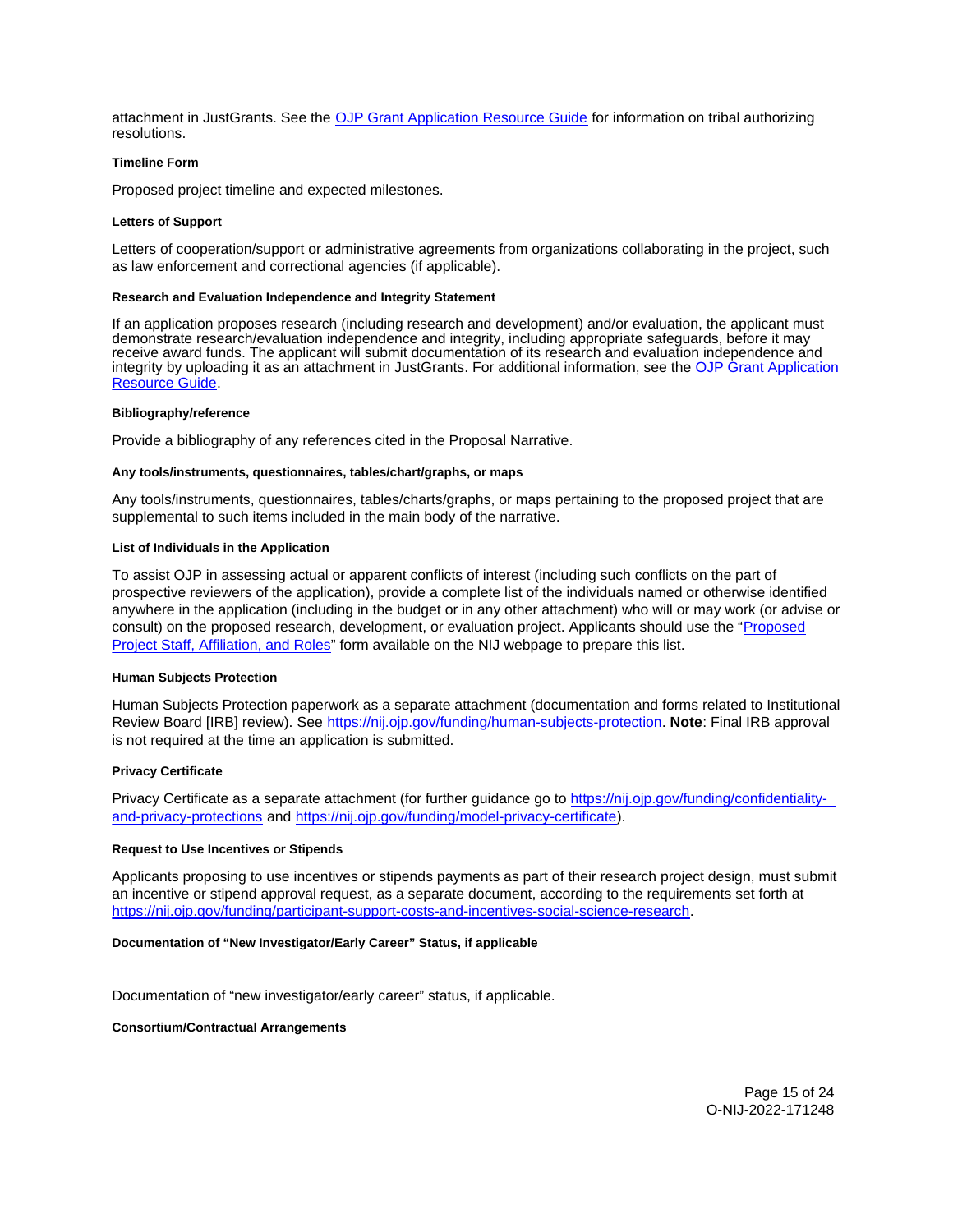<span id="page-16-0"></span>Consortium/contractual arrangements. Explain the programmatic, fiscal, and administrative arrangements to be made between the applicant organization and the consortium organization(s).

#### **Data Archiving Plan**

Applicants should anticipate that NIJ will require, through special award conditions, that data sets resulting in whole or in part from projects funded under this solicitation be submitted for archiving with the NACJD. See [https://nij.ojp.gov/funding/research-development-and-evaluation-grant-award-requirements#data.](https://nij.ojp.gov/funding/research-development-and-evaluation-grant-award-requirements#data)

Applications should include as an appendix a brief plan as a separate attachment — labeled "Data Archiving Plan" — to comply with data archiving requirements. The plan should provide brief details about proposed data management and archiving, including submission to NIJ (through NACJD) of **all files and documentation**  necessary to allow for future efforts by others to reproduce the project's findings and/or to extend the scientific value of the data set through secondary analysis. Pertinent files and documentation include, among other things, qualitative and quantitative data produced, instrumentation and data collection forms, codebook(s), any specialized programming code necessary to reproduce all constructed measures and the original data analysis, description of necessary de-identification procedures, and (when required) a copy of the privacy certificate and informed consent protocols.

The plan should be one or two pages in length and include the level of effort associated with meeting archiving requirements.

Note that recipients are strongly encouraged to submit required data sets at least 90 days before the end of the period of performance.

#### **Disclosures and Assurances**

The applicant will address the following disclosures and assurances.

## **Disclosure of Lobbying Activities**

Complete and submit the SF-LLL in [Grants.gov](https://Grants.gov). See the [OJP Grant Application Resource Guide](https://www.ojp.gov/funding/apply/ojp-grant-application-resource-guide#disclosure-lobby) for additional information.

#### **DOJ Certified Standard Assurances**

Review and accept the DOJ Certified Standard Assurances in JustGrants. See the [OJP Grant Application](https://www.ojp.gov/funding/apply/ojp-grant-application-resource-guide#administrative)  [Resource Guide](https://www.ojp.gov/funding/apply/ojp-grant-application-resource-guide#administrative) for additional information.

## **Applicant Disclosure of Duplication in Cost Items**

Complete the JustGrants web-based Applicant Disclosure of Duplication in Cost Items form. See the [OJP Grant](https://www.ojp.gov/funding/apply/ojp-grant-application-resource-guide#applicant-disclosure-pending-applications)  [Application Resource Guide](https://www.ojp.gov/funding/apply/ojp-grant-application-resource-guide#applicant-disclosure-pending-applications) for additional information.

## **DOJ Certifications Regarding Lobbying; Debarment, Suspension and Other Responsibility Matters; and Drug-Free Workplace Requirements**

Review and accept the DOJ Certified Certifications Regarding Lobbying; Debarment, Suspension and Other Responsibility Matters; Drug-Free Workplace Requirements; Law Enforcement and Community Policing in JustGrants. See the [OJP Grant Application Resource Guide](https://www.ojp.gov/funding/apply/ojp-grant-application-resource-guide#administrative) for additional information.

#### **Applicant Disclosure and Justification – DOJ High Risk Grantees (if applicable)**

If applicable, submit the DOJ High Risk Disclosure and Justification as an attachment in JustGrants. A DOJ High Risk Grantee is an award recipient that has received a DOJ High Risk designation based on a documented history of unsatisfactory performance, financial instability, management system or other internal control deficiencies, or noncompliance with award terms and conditions on prior awards, or that is otherwise not responsible. See the [OJP Grant Application Resource Guide](https://www.ojp.gov/funding/apply/ojp-grant-application-resource-guide) for additional information.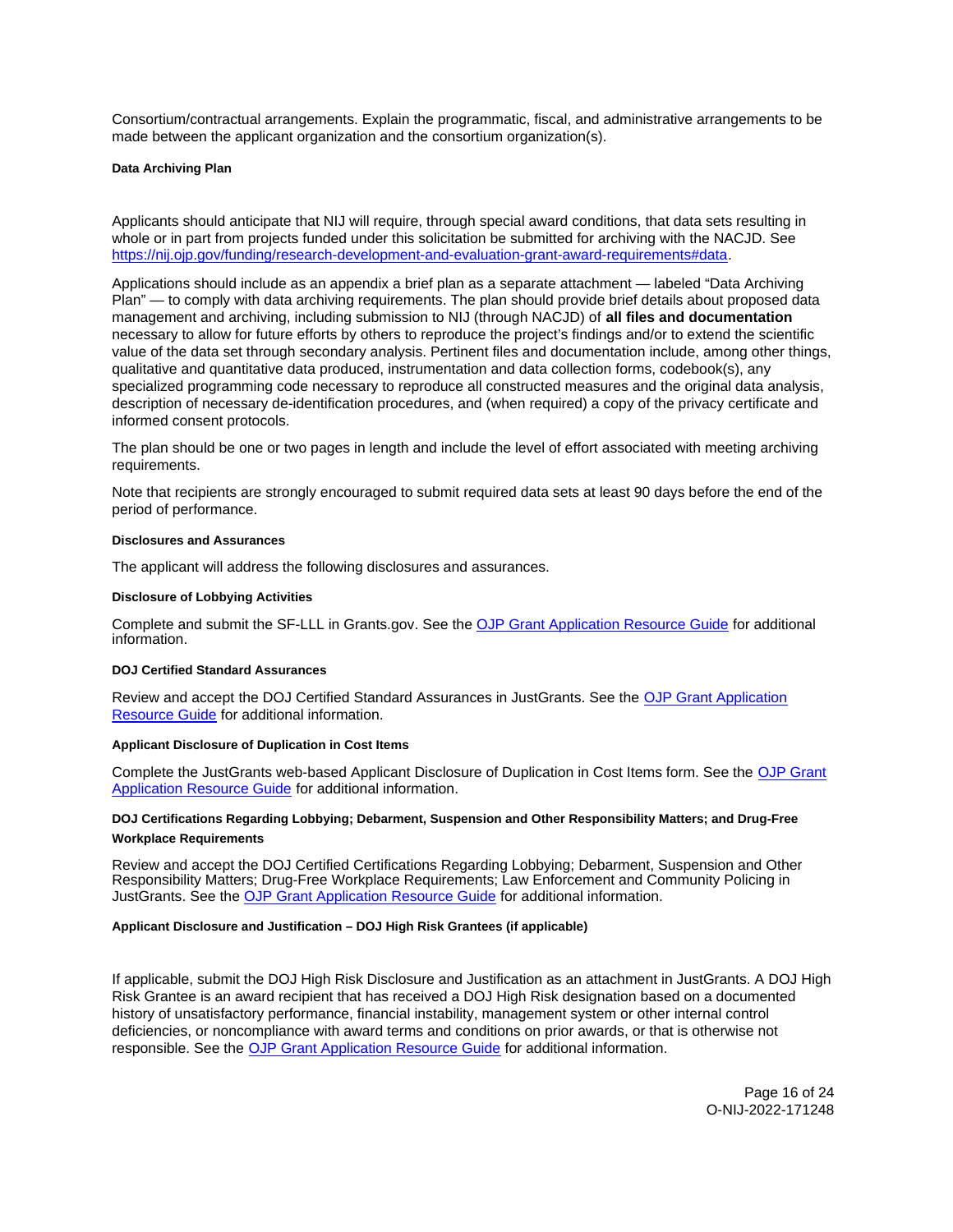## <span id="page-17-0"></span>**How to Apply**

Step 1: The applicant must submit the **SF-424** and **SF-LLL** in [Grants.gov](https://Grants.gov) at [https://www.grants.gov/web/grants/register.html.](https://www.grants.gov/web/grants/register.html)

Step 2: The applicant must then submit the **full application,** including attachments, in JustGrants in [JustGrants.usdoj.gov.](https://justicegrants.usdoj.gov/)

For additional information, see the "How to Apply" section in the [OJP Grant Application Resource Guide](https://www.ojp.gov/funding/apply/ojp-grant-application-resource-guide#apply) and the [DOJ Application Submission Checklist.](https://justicegrants.usdoj.gov/sites/g/files/xyckuh296/files/media/document/appln-submission-checklist.pdf)

#### **Submission Dates and Time**

The **SF-424 and the SF-LLL** must be submitted in [Grants.gov](https://Grants.gov) by 11:59 p.m. eastern time on May 20, 2022.

The full application must be submitted in JustGrants by 8:59 p.m. eastern time on June 3, 2022.

OJP urges applicants to submit their [Grants.gov](https://Grants.gov) and JustGrants submissions prior to the due dates to allow sufficient time to correct errors and resubmit by the submission deadlines if a rejection notification is received. To be considered timely, the **full application** must be submitted in JustGrants by the JustGrants application deadline.

## **Experiencing Unforeseen Technical Issues**

An applicant that experiences unforeseen SAM.gov, [Grants.gov](https://Grants.gov), or JustGrants technical issues beyond its control that prevent application submission by the deadline, must demonstrate all efforts in requesting technical support in order to submit an application by the deadline. Technical support is available via phone and email to the applicable SAM.gov, [Grants.gov,](https://Grants.gov) or JustGrants support centers or service desks in which an applicant received a ticket number for resolution. If an applicant misses a deadline due to unforeseen technical difficulties, the applicant may request a waiver to submit an application after the deadline. Note: If an applicant does not submit all the required [Grants.gov](https://Grants.gov) forms by the [Grants.gov](https://Grants.gov) deadline, the applicant will not be able to proceed to the JustGrants portion of the application process.

An applicant experiencing technical difficulties with the following systems must contact the associated support desk indicated below to report the technical issue and receive a tracking number:

- [Grants.gov](https://Grants.gov)  contact the [Grants.gov Customer Support Hotline](https://www.grants.gov/web/grants/support.html)
- SAM.gov contact the **SAM Help Desk (Federal Service Desk)**
- JustGrants contact the JustGrants Support Desk at [JustGrants.Support@usdoj.gov](mailto:JustGrants.Support@usdoj.gov) or 833–872–5175

An applicant requesting a waiver to submit a late application must document their request for technical assistance in an email to the OJP Response Center at [grants@ncjrs.gov](file:///C:/Users/local_Yehj/INetCache/Content.Outlook/20U4XBR7/grants@ncjrs.gov) **within 24 hours after the application deadline** to request approval to submit its application after the deadline. If an applicant has technical issues with [Grants.gov](https://Grants.gov), the applicant must contact OJP Response Center within 24 hours of the [Grants.gov](https://Grants.gov) deadline to request approval to submit after the deadline. However, waiver requests will not be reviewed until after the JustGrants deadline to allow time for all waivers to be submitted. Waiver requests to submit after the submission deadline must:

- Describe the technical difficulties experienced;
- Include a timeline of the applicant's submission efforts (e.g., what date and time did the error occur, what date and time was action taken to resolve the issue and resubmit; and what date and time did support representatives respond)
- Include an attachment(s) of the complete grant application and all required documentation and material; and
- Include the applicant's Unique Entity Identifier (UEI) and any applicable SAM.gov tracking number(s), [Grants.gov](https://Grants.gov) Help Desk, and JustGrants Support Desk Ticket Numbers.

OJP will review each request for late submission and required supporting documentation and notify the applicant

Page 17 of 24 O-NIJ-2022-171248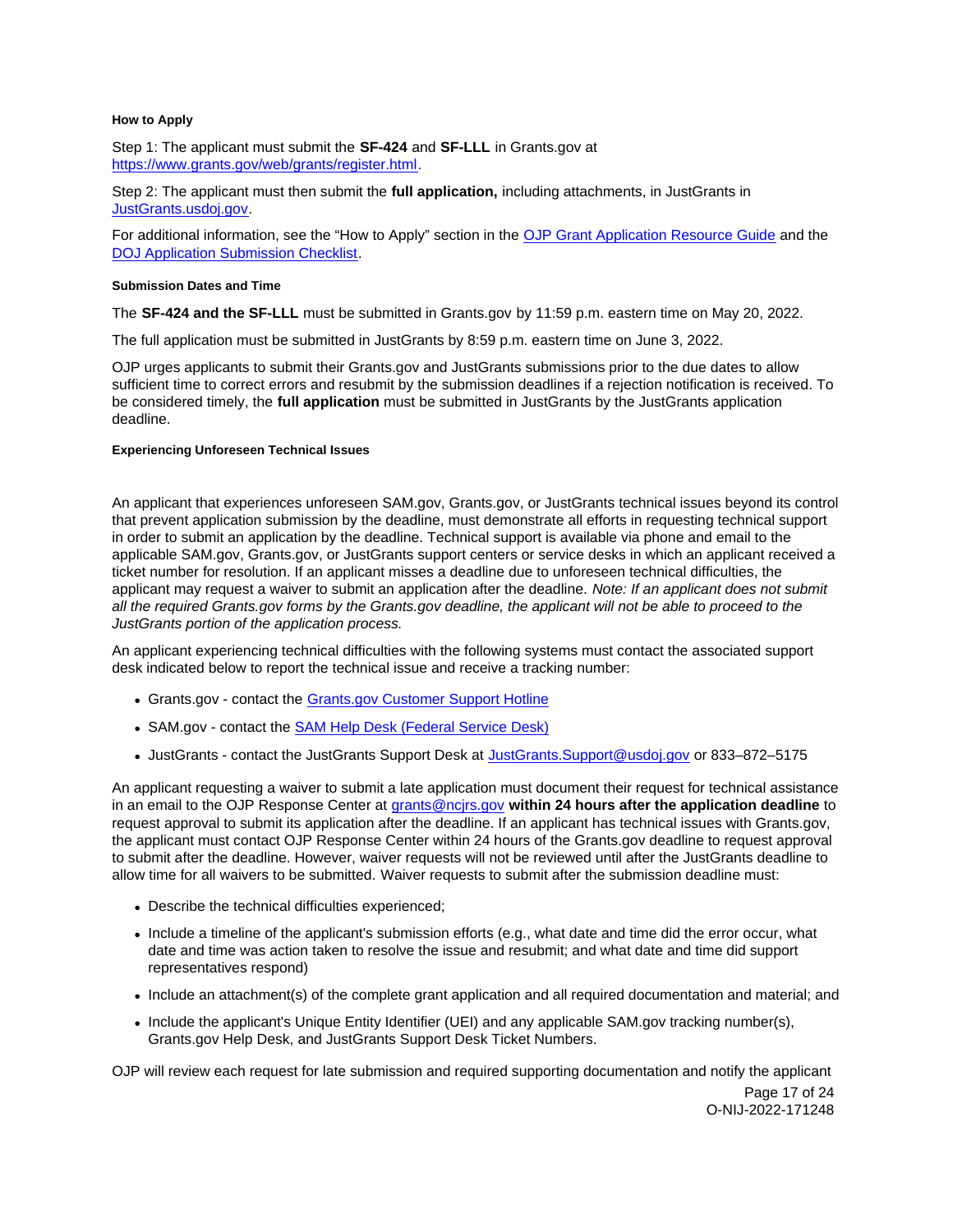<span id="page-18-0"></span>whether the request has been approved or denied. For more details on the waiver process, OJP encourages applicants to review the "Experiencing Unforeseen Technical Issues" section in the [OJP Grant Application](https://www.ojp.gov/funding/apply/ojp-grant-application-resource-guide#experiencing-unforeseen-technical-issues)  [Resource Guide](https://www.ojp.gov/funding/apply/ojp-grant-application-resource-guide#experiencing-unforeseen-technical-issues).

## **Application Review Information**

#### **Review Criteria**

#### **Merit Review Criteria**

Applications that meet the basic minimum requirements will be evaluated by peer reviewers on how the proposed project/program addresses the following criteria:

- 1. Statement of the Problem (understanding of the problem) (15%)
	- Demonstrated understanding of the problem.
	- Demonstrated importance of research questions, goals and objectives, including alignment with the aims of the solicitation.
	- Demonstrated awareness of the state of current research.
- 2. Project Design and Implementation (quality and technical merit) (50%).
	- Feasibility of proposed project.
	- Soundness of methods and analytic and technical approach to addressing the stated aim(s) of the proposed project.
	- Awareness of potential pitfalls of proposed project design and feasibility of proposed actions to minimize and/or mitigate them.
	- Feasibility of completing the deliverables noted in the solicitation.

3. Capabilities and Competencies (capabilities, demonstrated productivity, and experience of the applicant organization and proposed project staff) (15%)

- Qualifications and experience of proposed project staff (that is, the principal investigator, any and all coprincipal investigators, and all other individuals (and organizations) identified in the application (regardless of "investigator" status) who will be significantly involved in substantive aspects of the proposed project).
- Demonstrated ability of the applicant organization to implement the proposed strategies and manage the effort.
- Relationship between the capabilities/competencies of the proposed project staff (including the applicant organization) and the scope and strategies of the proposed project.
- 4. Potential Impact (20%)
	- Potential for a significant scientific or technical advance(s) that will improve criminal/juvenile justice in the United States.
	- Potential for significantly improved understanding of the stated criminal/juvenile justice problem.
	- Potential for innovative solution to address (all or a significant part of) the stated criminal/juvenile justice problem.
	- Strength and feasibility of the proposed dissemination plan to produce scholarly products (such as published, peer-reviewed, scientific journal articles, book chapter(s) or book(s) in the academic press, technological prototypes, patented inventions, databases, standards or similar scientific products) as well as make summary information available to broader interested audiences, such as criminal justice practitioners or policymakers.

Page 18 of 24 O-NIJ-2022-171248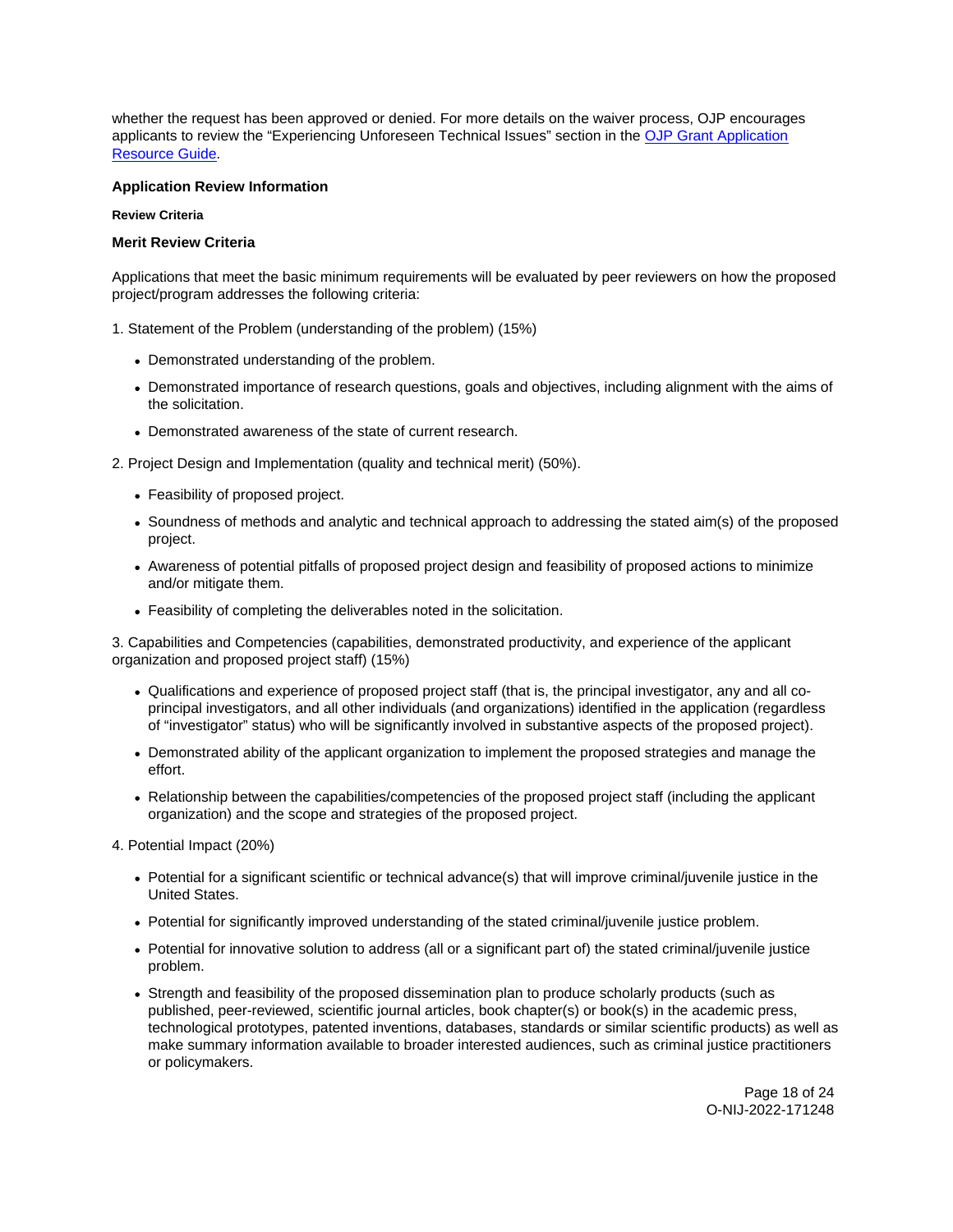## <span id="page-19-0"></span>5. Budget (0%)

In addition, peer reviewers will consider and may comment on the following additional items in the context of scientific and technical merit.

- Alignment of the proposed budget with proposed project activities.
- Total cost of the project relative to the perceived benefit (cost effectiveness).
- Appropriateness of the budget relative to the level of effort.
- Use of existing resources to conserve costs.

## **Other Review Criteria**

Other important considerations for NIJ include geographic diversity, strategic priorities (specifically including, but not limited to, those mentioned above relating to priority areas), available funding, past performance, and the extent to which the Budget Worksheet and Budget Narrative (Web-based form) accurately explain project costs that are reasonable, necessary, and otherwise allowable under federal law and applicable federal cost principles.

#### **Review Process**

Applications submitted under this solicitation that meet the basic minimum requirements will be evaluated for technical merit by a peer review panel(s) in accordance with OJP peer review policy and procedures using the review criteria listed above.

OJP screens applications to ensure they meet the basic minimum requirements prior to conducting the peer review. Although specific requirements may vary, the following are common requirements applicable to all OJP solicitations:

- The application must be submitted by an eligible type of applicant.
- The application must request funding within programmatic funding constraints (if applicable).
- The application must be responsive to the scope of the solicitation.
- The application must include all items necessary to meet the basic minimum requirements.
- The application, if submitted by an applicant that is a DOJ High Risk Grantee, or is designated "high risk" by a federal grant-making agency outside of DOJ, must not have been determined by the NIJ Director to pose a substantial risk of program implementation failure, based on 1) the applicant's lack of sufficient progress in addressing required corrective actions necessary for removal of the DOJ High Risk Grantee (or non-DOJ high risk) designation, 2) the nature and severity of the issues leading to or accompanying the DOJ High Risk Grantee (or non-DOJ high risk) designation, and/or 3) the applicant's expected ability to manage grant funds and achieve grant goals and objectives.

Pursuant to the Part 200 Uniform Requirements, before award decisions are made, OJP also reviews information related to the degree of risk posed by the applicant. Among other things to help assess whether an applicant with one or more prior federal awards has a satisfactory record with respect to performance, integrity, and business ethics, OJP checks whether the applicant is listed in SAM as excluded from receiving a federal award.

In addition, if OJP anticipates that an award will exceed \$250,000 in federal funds, OJP also must review and consider any information about the applicant that appears in the non-public segment of the integrity and performance system accessible through SAM (currently, the Federal Awardee Performance and Integrity Information System, FAPIIS).

**Important note on FAPIIS:** An applicant may review and comment on any information about itself that currently appears in FAPIIS and was entered by a federal awarding agency. OJP will consider such comments by the applicant, in addition to the other information in FAPIIS, in its assessment of the risk posed by the applicant.

All final award decisions will be made by Director of the National Institute of Justice, who may consider not only peer review ratings and NIJ recommendations, but also other factors as indicated in this section.

#### **Federal Award Administration Information**

Page 19 of 24 O-NIJ-2022-171248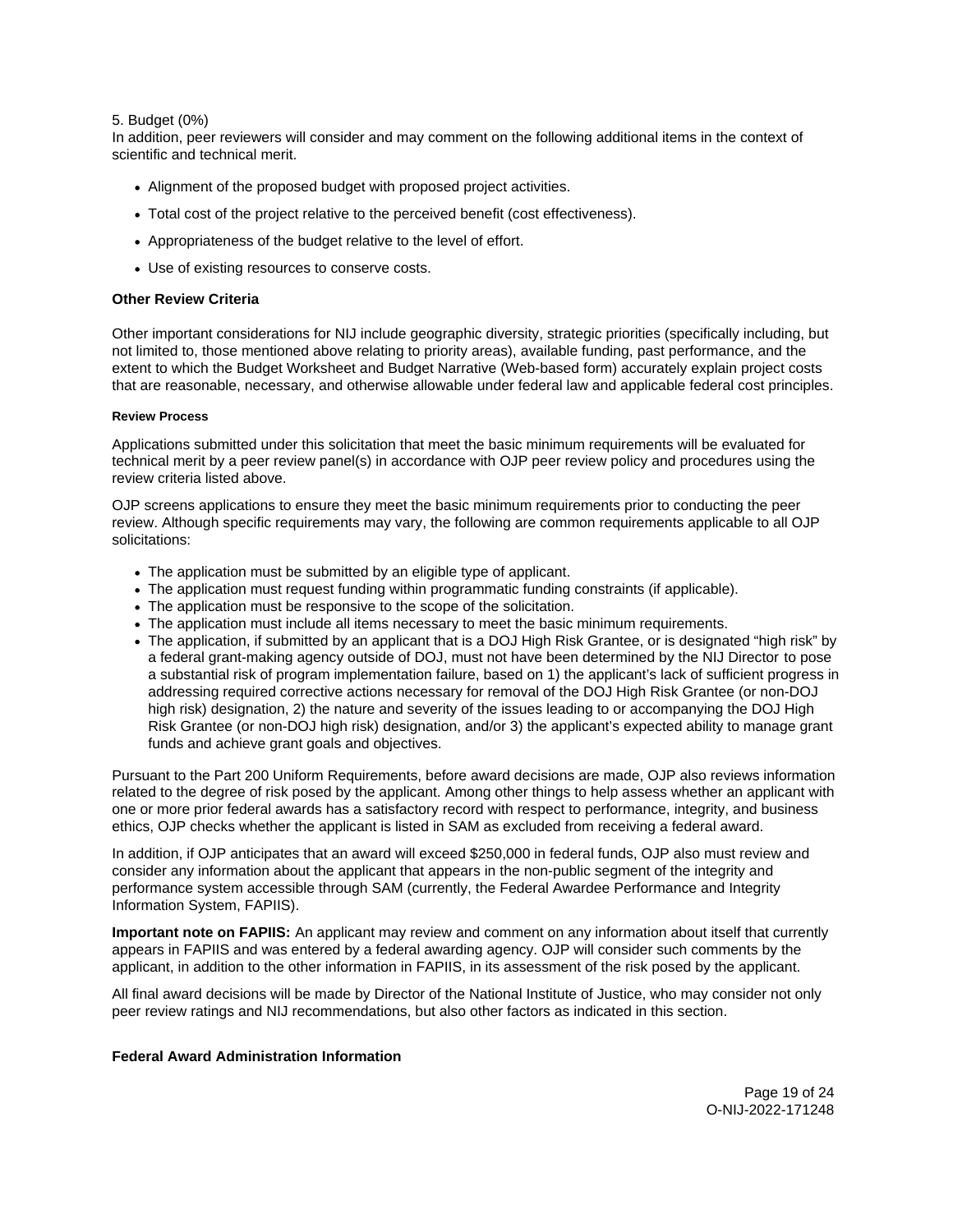## <span id="page-20-0"></span>**Federal Award Notices**

See the [OJP Grant Application Resource Guide](https://www.ojp.gov/funding/apply/ojp-grant-application-resource-guide#federal-award-notices) for information on award notifications and instructions.

#### **Administrative, National Policy, and Other Legal Requirements**

If selected for funding, in addition to implementing the funded project consistent with the OJP-approved application, the recipient must comply with all award conditions and all applicable requirements of federal statutes and regulations, including the applicable requirements referred to in the assurances and certifications executed in connection with award acceptance. For additional information on these legal requirements, see the "Administrative, National Policy, and Other Legal Requirements" section in the [OJP Grant Application Resource](https://www.ojp.gov/funding/apply/ojp-grant-application-resource-guide#administrative)  [Guide.](https://www.ojp.gov/funding/apply/ojp-grant-application-resource-guide#administrative)

#### **Information Technology (IT) Security Clauses**

An application in response to this solicitation may require inclusion of information related to information technology security. See the [OJP Grant Application Resource Guide](https://www.ojp.gov/funding/apply/ojp-grant-application-resource-guide#information-technology) for information on information technology security.

#### **General Information about Post-Federal Award Reporting Requirements**

In addition to the deliverables described in the "Program Description" section, all award recipients under this solicitation will be required to submit certain reports and data.

Required reports. Award recipients typically must submit quarterly financial reports, semi-annual performance reports, final financial and performance reports, final research reports, and, if applicable, an annual audit report in accordance with the Part 200 Uniform Requirements or specific award conditions. Future awards and fund drawdowns may be withheld if reports are delinquent. (In appropriate cases, OJP may require additional reports.)

See the [OJP Grant Application Resource Guide](https://www.ojp.gov/funding/apply/ojp-grant-application-resource-guide#general-information) for additional information on specific post-award reporting requirements, including performance measure data.

#### **Federal Awarding Agency Contact(s)**

For questions directed to the Federal Awarding Agency, see OJP Response Center contact information on page 2.

For contact information for [Grants.gov](https://Grants.gov) and JustGrants, see page 2.

#### **Other Information**

## **Freedom of Information and Privacy Act (5 U.S.C. 552 and 5 U.S.C. 552a)**

See the [OJP Grant Application Resource Guide](https://www.ojp.gov/funding/apply/ojp-grant-application-resource-guide#foia) for information on the Freedom of Information and Privacy Act (5 U.S.C. 552 and 5 U.S.C. 552a).

#### **Provide Feedback to OJP**

See the [OJP Grant Application Resource Guide](https://www.ojp.gov/funding/apply/ojp-grant-application-resource-guide#feedback) for information on how to provide feedback to OJP.

**Performance Measures** 

Page 20 of 24 O-NIJ-2022-171248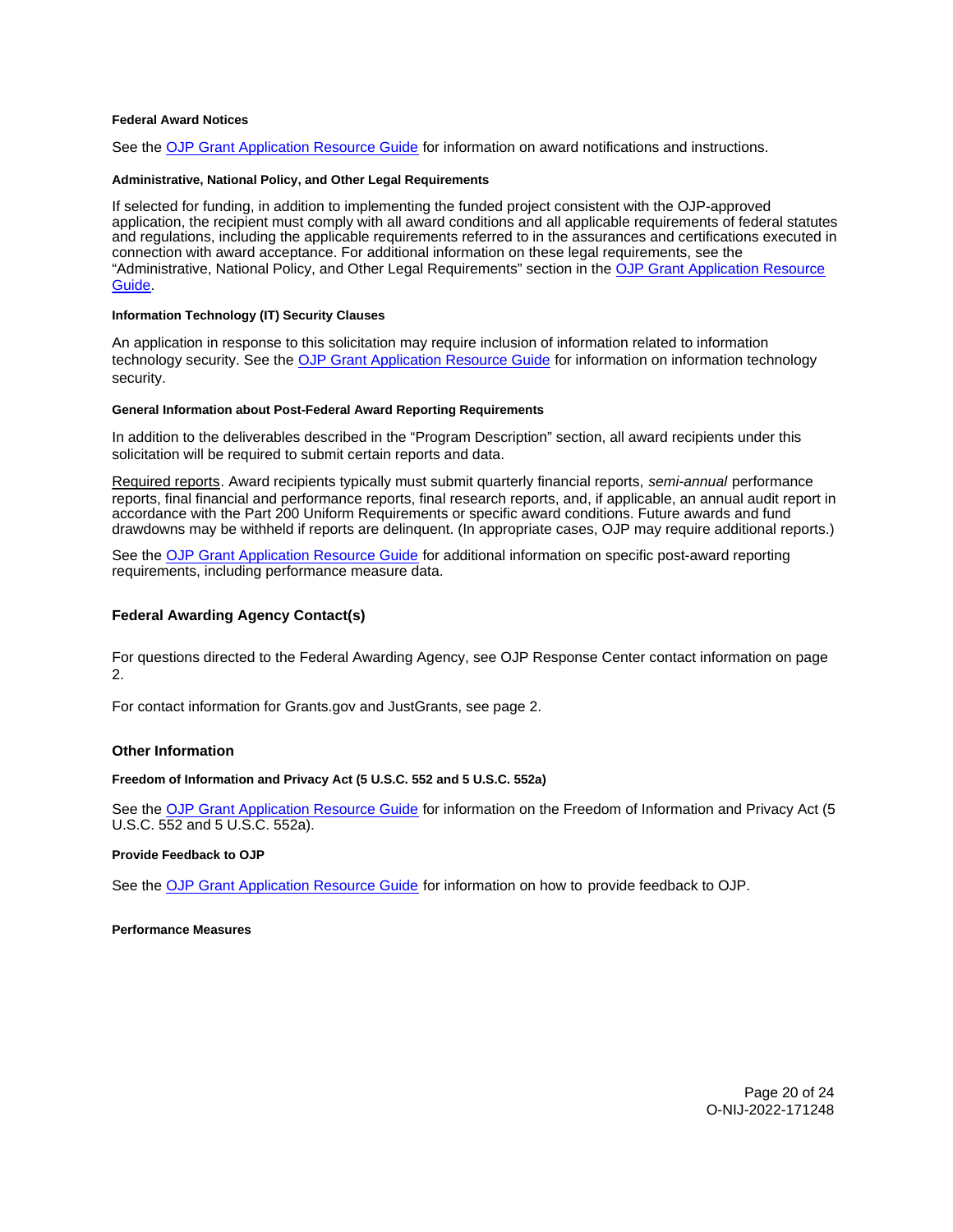| Objective                                                                                                                                               | <b>Performance Measure(s)</b>                                                                                                                                                                                                                                                                                                                                                                                                                                                                                                                                                                                                                                                                                                                                                                                                                                                                    | <b>Data Recipient Provides</b>                                                                                                                                                                                                                                                                                                                                                                                                                                                                             |
|---------------------------------------------------------------------------------------------------------------------------------------------------------|--------------------------------------------------------------------------------------------------------------------------------------------------------------------------------------------------------------------------------------------------------------------------------------------------------------------------------------------------------------------------------------------------------------------------------------------------------------------------------------------------------------------------------------------------------------------------------------------------------------------------------------------------------------------------------------------------------------------------------------------------------------------------------------------------------------------------------------------------------------------------------------------------|------------------------------------------------------------------------------------------------------------------------------------------------------------------------------------------------------------------------------------------------------------------------------------------------------------------------------------------------------------------------------------------------------------------------------------------------------------------------------------------------------------|
| Conduct research in social<br>and behavioral sciences<br>having clear implications for<br>criminal justice policy and<br>practice in the United States. | 1. Relevance to the needs of the field as<br>measured by whether the project's<br>substantive scope did not deviate from<br>the funded project or any subsequent<br>agency-approved modifications to the<br>scope.<br>2. Quality of the research as<br>demonstrated by the scholarly products<br>that result, in whole or in part, from work<br>funded under the NIJ award, such as<br>published, peer-reviewed, scientific<br>journal articles, and/or (as appropriate<br>for the funded project) law review<br>journal articles, book chapter(s) or book<br>(s) in the academic press, technological<br>prototypes, patented inventions, or<br>similar scientific products.<br>3. Quality of management as measured<br>by such factors as whether significant<br>project milestones were achieved,<br>reporting and other deadlines were met,<br>and costs remained within approved<br>limits. | 1.<br>Quarterly financial reports, semi-<br>annual and final performance<br>reports, and products of the work<br>performed under the NIJ award<br>(including, at minimum, a final<br>research report). If applicable, an<br>annual audit report.<br>2. List of citation(s) to all scholarly<br>products that resulted, in whole or in<br>part, from work funded under the<br>NIJ award.<br>3. If applicable, each data set that<br>resulted, in whole or in part, from<br>work funded under the NIJ award. |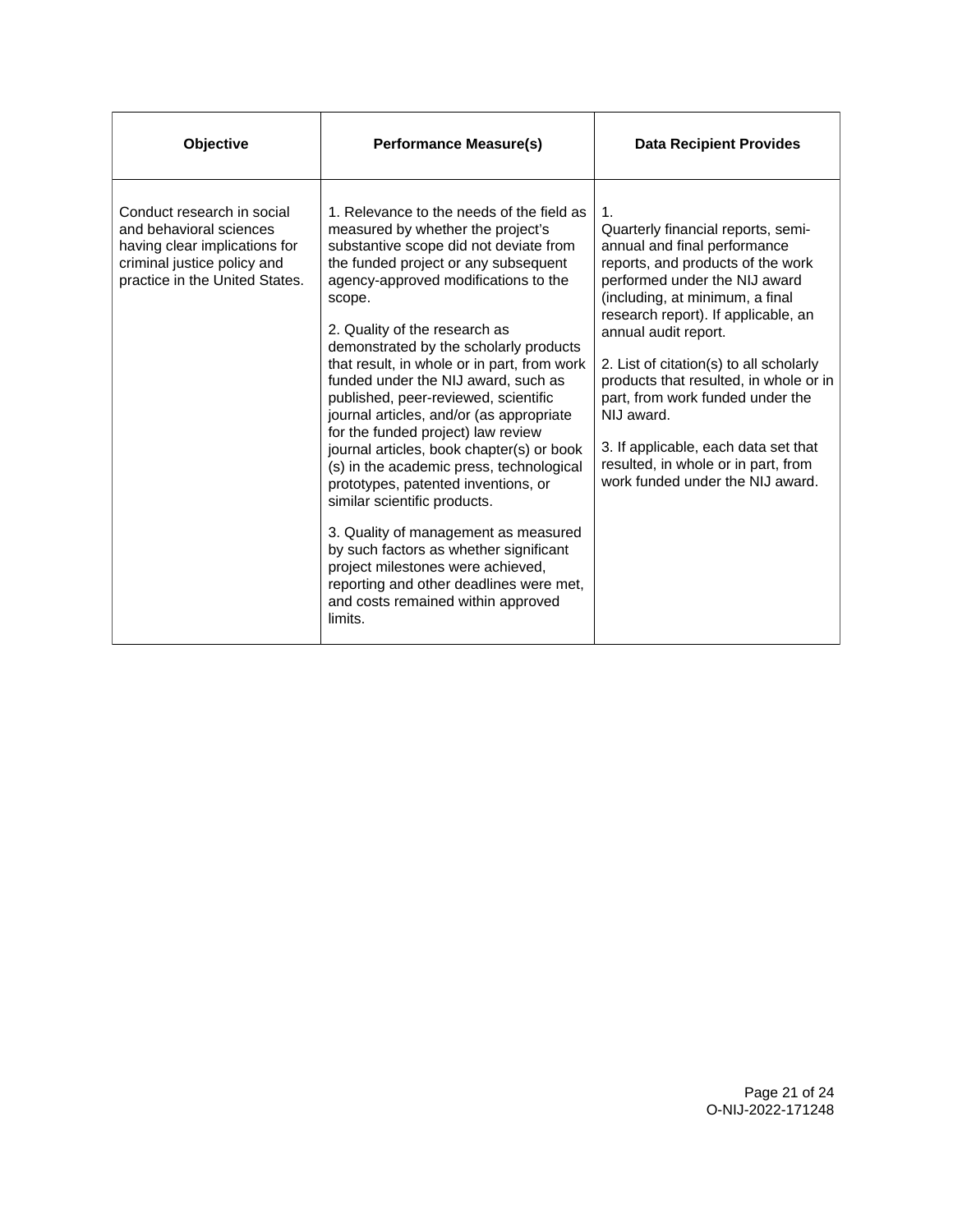## <span id="page-22-0"></span>**Application Checklist**

## **NIJ FY22 Research and Evaluation on Violent Crime and Firearm Violence in the Community**

This application checklist has been created as an aid in developing an application. The [DOJ Application](https://justicegrants.usdoj.gov/sites/g/files/xyckuh296/files/media/document/appln-submission-checklist.pdf)  [Submission Checklist](https://justicegrants.usdoj.gov/sites/g/files/xyckuh296/files/media/document/appln-submission-checklist.pdf) is another resource.

## **What an Applicant Must Do:**

Prior to registering in [Grants.gov:](https://Grants.gov)

Confirm your Entity's [System Award Management \(SAM\)](https://sam.gov/SAM/) Registration Information (see [OJP Grant](https://www.ojp.gov/funding/apply/ojp-grant-application-resource-guide#apply)  [Application Resource Guide\)](https://www.ojp.gov/funding/apply/ojp-grant-application-resource-guide#apply)

To register in [Grants.gov](https://Grants.gov):

- Acquire an AOR and a [Grants.gov](https://Grants.gov) username and password (see OJP Grant Application Resource [Guide\)](https://www.ojp.gov/funding/apply/ojp-grant-application-resource-guide#apply)
- Acquire AOR confirmation from the E-Business Point of Contact (E-Biz POC) (see [OJP Grant](https://www.ojp.gov/funding/apply/ojp-grant-application-resource-guide#apply)  [Application Resource Guide\)](https://www.ojp.gov/funding/apply/ojp-grant-application-resource-guide#apply)

To find the funding opportunity:

- Search for the funding opportunity in [Grants.gov](https://Grants.gov) using the opportunity number, Assistance Listing or keyword(s)
- Access the funding opportunity and application package (see Step 7 in the [OJP Grant Application](https://www.ojp.gov/funding/apply/ojp-grant-application-resource-guide#apply)  [Resource Guide\)](https://www.ojp.gov/funding/apply/ojp-grant-application-resource-guide#apply)
- Sign up for [Grants.gov](https://Grants.gov) email [notifications](https://www.grants.gov/web/grants/manage-subscriptions.html) (optional) (see [OJP Grant Application Resource Guide\)](https://www.ojp.gov/funding/apply/ojp-grant-application-resource-guide#apply)
- Read **Important Notice: Applying for Grants in Grants.gov**
- Read OJP policy and guidance on conference approval, planning, and reporting available at [ojp.gov/financialguide/DOJ/PostawardRequirements/chapter3.10a.htm](https://ojp.gov/financialguide/DOJ/PostawardRequirements/chapter3.10a.htm) (see [OJP Grant Application](https://www.ojp.gov/funding/apply/ojp-grant-application-resource-guide#prior-approval)  [Resource Guide](https://www.ojp.gov/funding/apply/ojp-grant-application-resource-guide#prior-approval)

## **Overview of Post-Award Legal Requirements:**

Review the ["Overview of Legal Requirements Generally Applicable to OJP Grants and Cooperative](https://www.ojp.gov/funding/explore/legal-overview-awards)  [Agreements - FY 2022 Awards"](https://www.ojp.gov/funding/explore/legal-overview-awards) in the [OJP Funding Resource Center.](https://www.ojp.gov/funding/explore/legal-overview-awards)

#### **Review Scope Requirement:**

The federal amount requested is within the allowable limit(s) of \$5M.

**Review Eligibility Requirement:** See cover page.

~~~

## **Prepare to submit the Application for Federal Assistance standard form (SF)-424 and Disclosure of Lobbying Activities form (SF-LLL)**

- Review Information to complete the Application for Federal Assistance (SF-424) in [Grants.gov](https://Grants.gov)
- Complete Standard Applicant Information (SF-424 information from [Grants.gov\)](https://Grants.gov)
- Submit the **SF-424** and **SF-LLL** in [Grants.gov](https://Grants.gov)

After the SF-424 and SF-LLL submission in [Grants.gov](https://Grants.gov), receive [Grants.gov](https://Grants.gov) email notifications that:

- Submission has been received in [Grants.gov](https://Grants.gov)
- Submission has either been successfully validated or rejected with errors (see [OJP Grant Application](https://www.ojp.gov/funding/apply/ojp-grant-application-resource-guide#apply)  [Resource Guide\)](https://www.ojp.gov/funding/apply/ojp-grant-application-resource-guide#apply)

If no [Grants.gov](https://Grants.gov) receipt and validation, or error notifications are received:

Contact OJP Response Center regarding technical difficulties (see [OJP Grant Application Resource](https://www.ojp.gov/funding/apply/ojp-grant-application-resource-guide#apply)  [Guide\)](https://www.ojp.gov/funding/apply/ojp-grant-application-resource-guide#apply)

Receive email notification to complete application in JustGrants: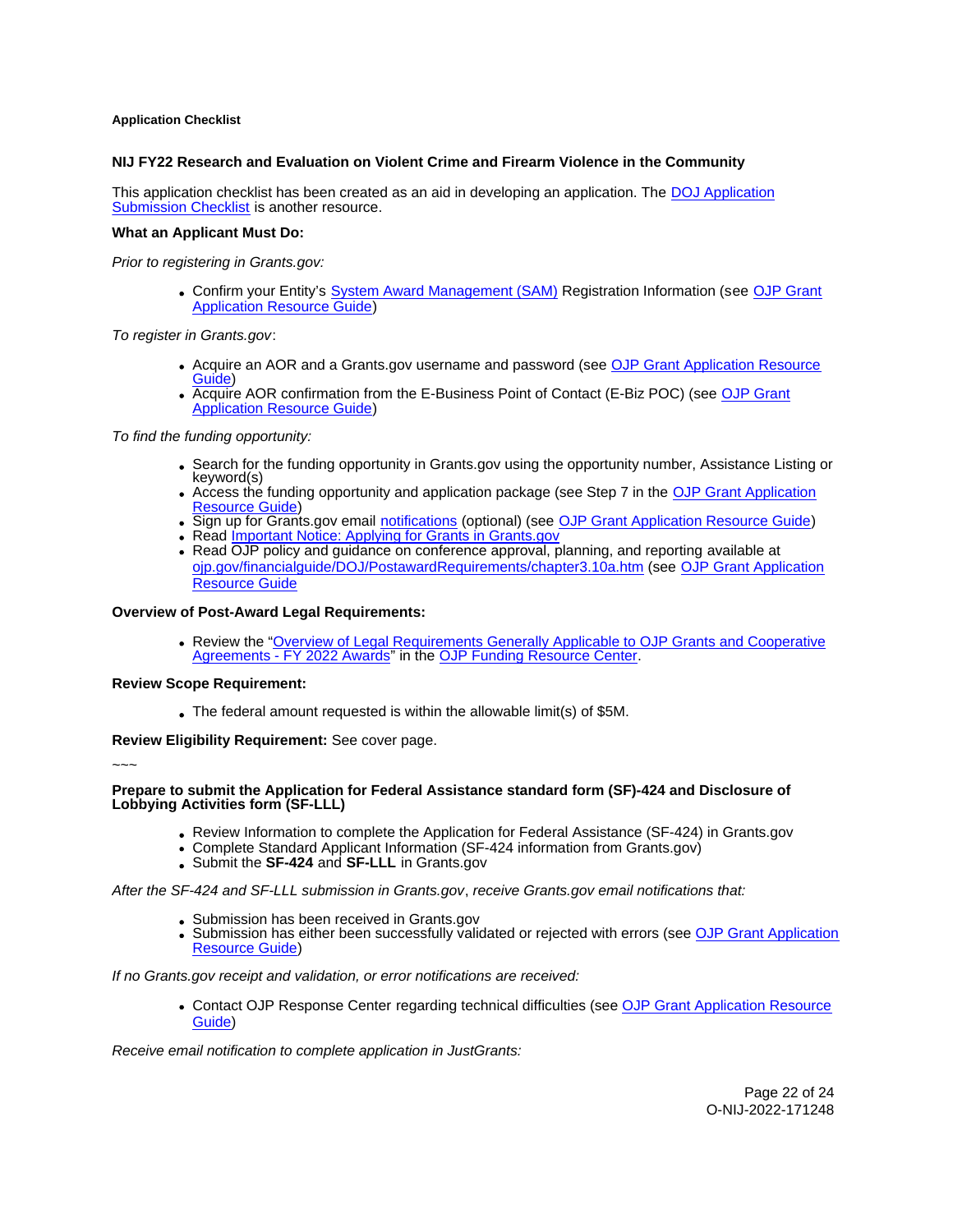• Proceed to complete application in JustGrants

## <span id="page-23-0"></span>**Content of Application Submission: Critical Application Elements**

The following items are critical application elements required to pass the basic minimum requirements review. If OJP determines that an application does not include the following elements, it will neither proceed to peer review, nor receive further consideration.

- Proposal Narrative
- Budget Worksheet and Budget Narrative (web-based form)
- Curriculum Vitae/Resumes for Key Personnel

~~~

• Proposal Abstract

## **Budget and Associated Documentation:**

- Indirect Cost Rate Agreement (if applicable) (see [OJP Grant Application Resource Guide\)](https://www.ojp.gov/funding/apply/ojp-grant-application-resource-guide#indirect-cost)
- Financial Management and System of Internal Controls Questionnaire (see [OJP Grant Application](https://www.ojp.gov/funding/apply/ojp-grant-application-resource-guide#fm-internal-controls-questionnaire)  [Resource Guide\)](https://www.ojp.gov/funding/apply/ojp-grant-application-resource-guide#fm-internal-controls-questionnaire)
- Disclosure of Process related to Executive Compensation (see [OJP Grant Application Resource](https://www.ojp.gov/funding/apply/ojp-grant-application-resource-guide#disclosure-process-executive)  [Guide\)](https://www.ojp.gov/funding/apply/ojp-grant-application-resource-guide#disclosure-process-executive)

## **Additional Application Components:**

- Tribal Authorizing Resolution (if applicable) (see [OJP Grant Application Resource Guide\)](https://www.ojp.gov/funding/apply/ojp-grant-application-resource-guide#tribal-authorizing-resolution)
- Research and Evaluation Independence and Integrity (see [OJP Grant Application Resource Guide\)](https://www.ojp.gov/funding/apply/ojp-grant-application-resource-guide#research-evaluation)
- Request and Justification for Employee Compensation; Waiver (if applicable) (see OJP Grant [Application Resource Guide\)](https://www.ojp.gov/funding/apply/ojp-grant-application-resource-guide#limitation-use-award)

## **Disclosures and Assurances:**

- [Disclosure of Lobbying Activities \(SF-LLL\)](https://ojp.gov/funding/Apply/Resources/Disclosure.pdf) (see [OJP Grant Application Resource Guide\)](https://www.ojp.gov/funding/apply/ojp-grant-application-resource-guide#disclosure-lobby)
- Applicant Disclosure of Duplication in Cost Items (see [OJP Grant Application Resource Guide\)](https://www.ojp.gov/funding/apply/ojp-grant-application-resource-guide#applicant-disclosure-pending-applications)
- DOJ Certified Standard Assurances (see [OJP Grant Application Resource Guide\)](https://www.ojp.gov/funding/apply/ojp-grant-application-resource-guide#administrative)
- DOJ Certifications Regarding Lobbying; Debarment, Suspension and Other Responsibility Matters; and Drug-Free Workplace Requirements (see [OJP Grant Application Resource Guide\)](https://www.ojp.gov/funding/apply/ojp-grant-application-resource-guide#administrative)
- Applicant Disclosure and Justification DOJ High Risk Grantees (if applicable) (see [OJP Grant](https://www.ojp.gov/funding/apply/ojp-grant-application-resource-guide#applicant-disclosure-justification)  [Application Resource Guide\)](https://www.ojp.gov/funding/apply/ojp-grant-application-resource-guide#applicant-disclosure-justification)

## Submit application in JustGrants:

Application has been successfully submitted in JustGrants

## If no JustGrants application submission, validation, or error notifications are received:

• Contact the JustGrants Service Desk at 833-872-5175 or [JustGrants.Support@usdoj.gov](mailto:JustGrants.Support@usdoj.gov) regarding technical difficulties.

## **Endnotes**

[1] Lopez, B.E. and Haskins, P.A. (2021, Nov 30). The Fight Against Rampant Gun Violence: Data-Driven Scientific Research Will Light the Way. Police Chief Online. [https://www.policechiefmagazine.org/the-fight](https://www.policechiefmagazine.org/the-fight-against-rampant-gun-violence/?ref=22c041fab2103e0a05dc9f3c8f7d424d)[against-rampant-gun-violence/?ref=22c041fab2103e0a05dc9f3c8f7d424d;](https://www.policechiefmagazine.org/the-fight-against-rampant-gun-violence/?ref=22c041fab2103e0a05dc9f3c8f7d424d) National Academies of Sciences, Engineering, and Medicine (2017). Community Violence as a Population Health Issue: Proceedings of a Workshop. Washington, DC: The National Academies Press. [https://doi.org/10.17226/23661;](https://doi.org/10.17226/23661) Carlton, M.P. (2021). Advancing Knowledge to Reduce Gangs and Gang Violence: Perspectives from Researchers and Practitioners. Washington, DC: National Institute of Justice.<https://www.ojp.gov/pdffiles1/nij/300672.pdf>